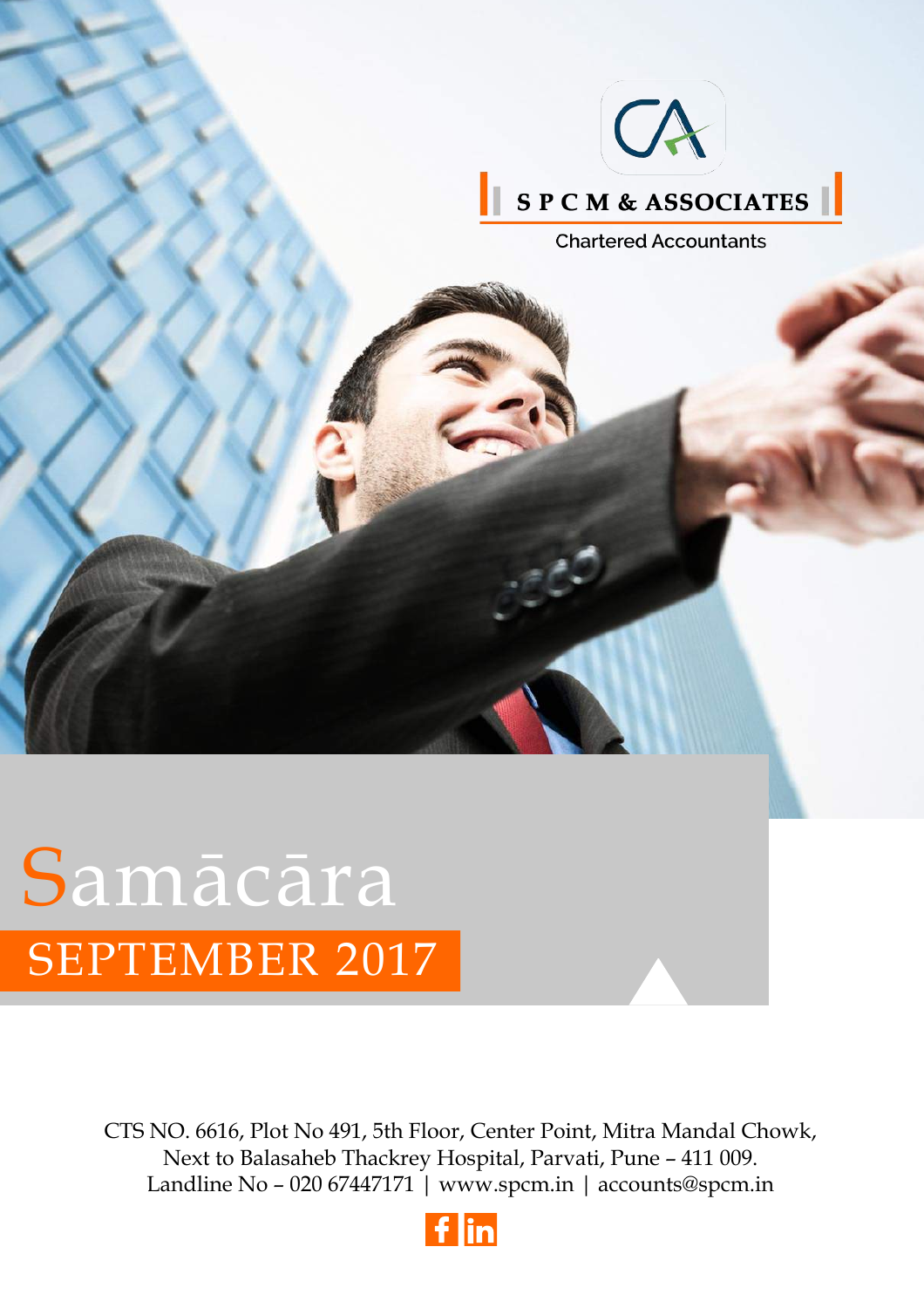<span id="page-1-0"></span>

| SR. NO. | <b>PARTICULARS</b>                                                          | <b>AUTHOR</b>                              | <b>PAGE NUMBER</b> |
|---------|-----------------------------------------------------------------------------|--------------------------------------------|--------------------|
| 1.      | <b>EDITORIAL</b>                                                            | CA. SUHAS P. BORA                          | 2                  |
| 2.      | <b>DUE DATES</b>                                                            |                                            | $\overline{4}$     |
| 3.      | <b>INCOME TAX UPDATES AND</b><br><b>CASE LAWS</b>                           | DEEPALI R. SHAH                            | 5                  |
| 4.      | <b>MVAT AND GST UPDATES</b>                                                 | CA. GOURAV P. OSWAL<br>CA. NIKITA A. BAJAJ | $\overline{7}$     |
| 5.      | <b>CUSTOMS EXCISE &amp; SERVICE</b><br><b>TAX CASE LAWS</b>                 | <b>ADV. SANKET S. BORA</b>                 | 10                 |
| 6.      | DATA INFORMATION FOR<br>GSTR <sub>1</sub>                                   | ADV. ABHAY H. BORA                         | 12                 |
| 7.      | <b>E-WAY BILL UNDER GST</b>                                                 | CA. ABHAY P. KATARIYA                      | 14                 |
| 8.      | ANALYSIS OF PROVISIONS OF<br><b>EQUALIZATION LEVY IN INDIA</b>              | CA. SUHAS P. BORA                          | 16                 |
| 9.      | <b>KEY HIGHLIGHTS OF</b><br><b>MAHARASHTRA RERA FOR</b><br><b>ALLOTTEES</b> | <b>ADV. SANKET S. BORA</b>                 | 18                 |
| 10.     | <b>VALUATION - AN OVERVIEW</b><br>VOL.1                                     | CA. PRERNA S. BORA                         | 20                 |
| 11.     | <b>KEY MANAGERIAL POSITIONS</b><br>UNDER THE COMPANIES ACT,<br>2013 VOL. 1  | CS. ADITI S. DEO                           | 21                 |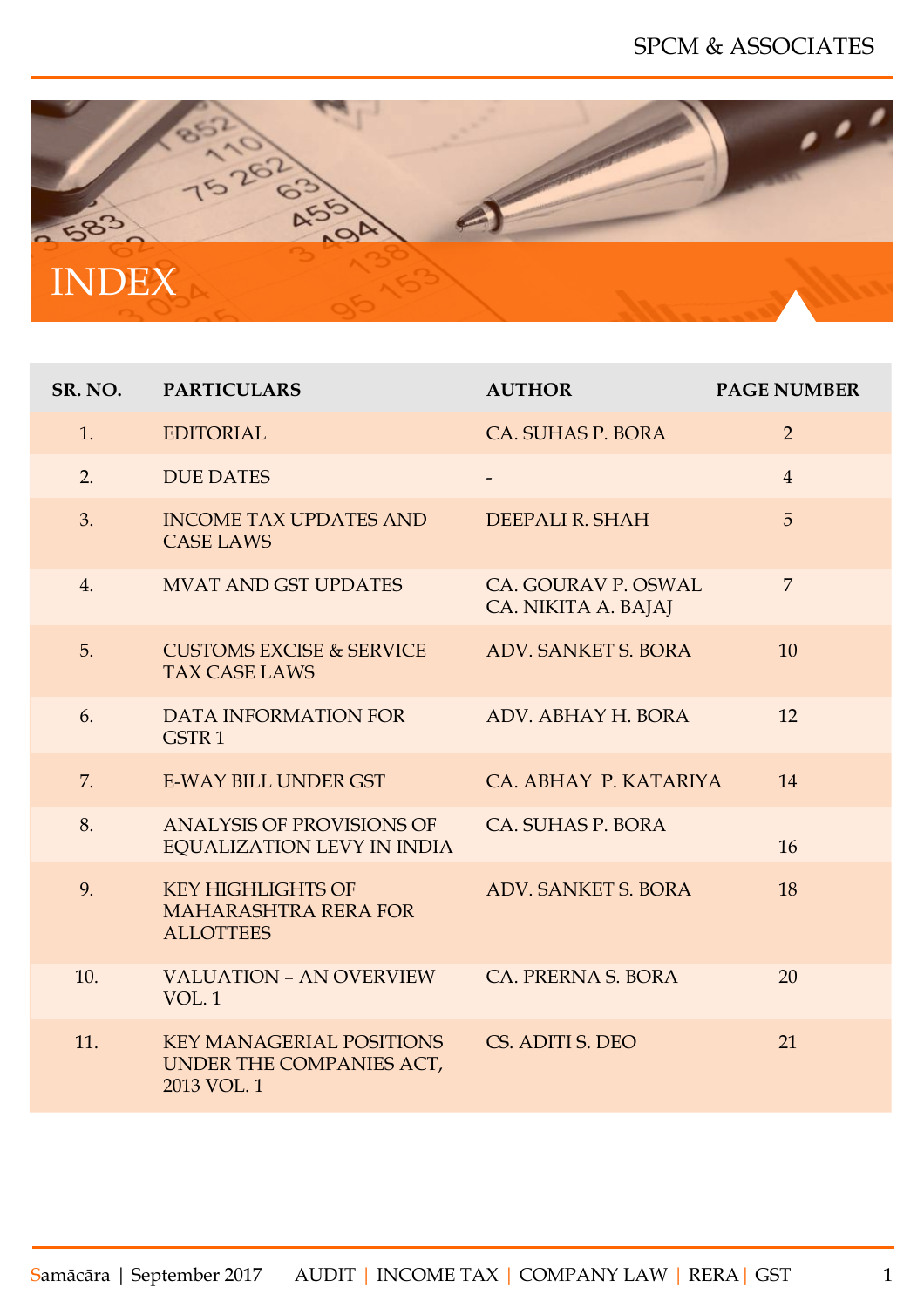<span id="page-2-0"></span>

Dear All,

As stated by the great Leonardo da Vinci

11<br>de doing. Knowing is not enough; we must apply. "I have been impressed with the urgency of Being willing is not enough; we must do."

thus, action is most important than willingness to do.

Strength means power or caliber. Strength is needed to perform tasks efficiently with great energy. "Only one who devotes himself to a cause with his whole strength and soul can be a true master." For this reason, mastery demands all of a person.

Since last two months GST has become a part of our life. The government had made its intent evident and clear that there was no option but to roll it out from 1-7-2017. Though the levy has been imposed upon the people of the country, the lack of preparedness on the part of the government is visible, leave aside the acceptance from the administrative or implementing agencies, tax professionals and the world of trade and commerce. The new taxation regime is going to be a game changer in the taxation system of the country but the transition does not seem to be free from challenges.

Various compliances that are to be made online are yet to be activated on the GST portal. The acceptance part is also missing from the clients as well. Trade and Industry is still assessing the impact of GST including provisions of place of supply, anti-profiteering clause and input tax credit after almost 60 days of the implementation. One can only guess the effect it would have had on the business and economy during this initial period.

The foundation of the GST is premised on the fact that it is completely system driven without much human intervention. When after 70 years of independence we still say that India lives in her villages, I wonder how many villages are equipped to comply with the GST provisions. Even in the big cities, leave aside corporates or larger enterprises, many small and medium enterprises are not adequately equipped. The transformation is to happen at the basic level of preparing invoices for a smooth adaptability. How will such a business entity be able to comply with the provisions GST?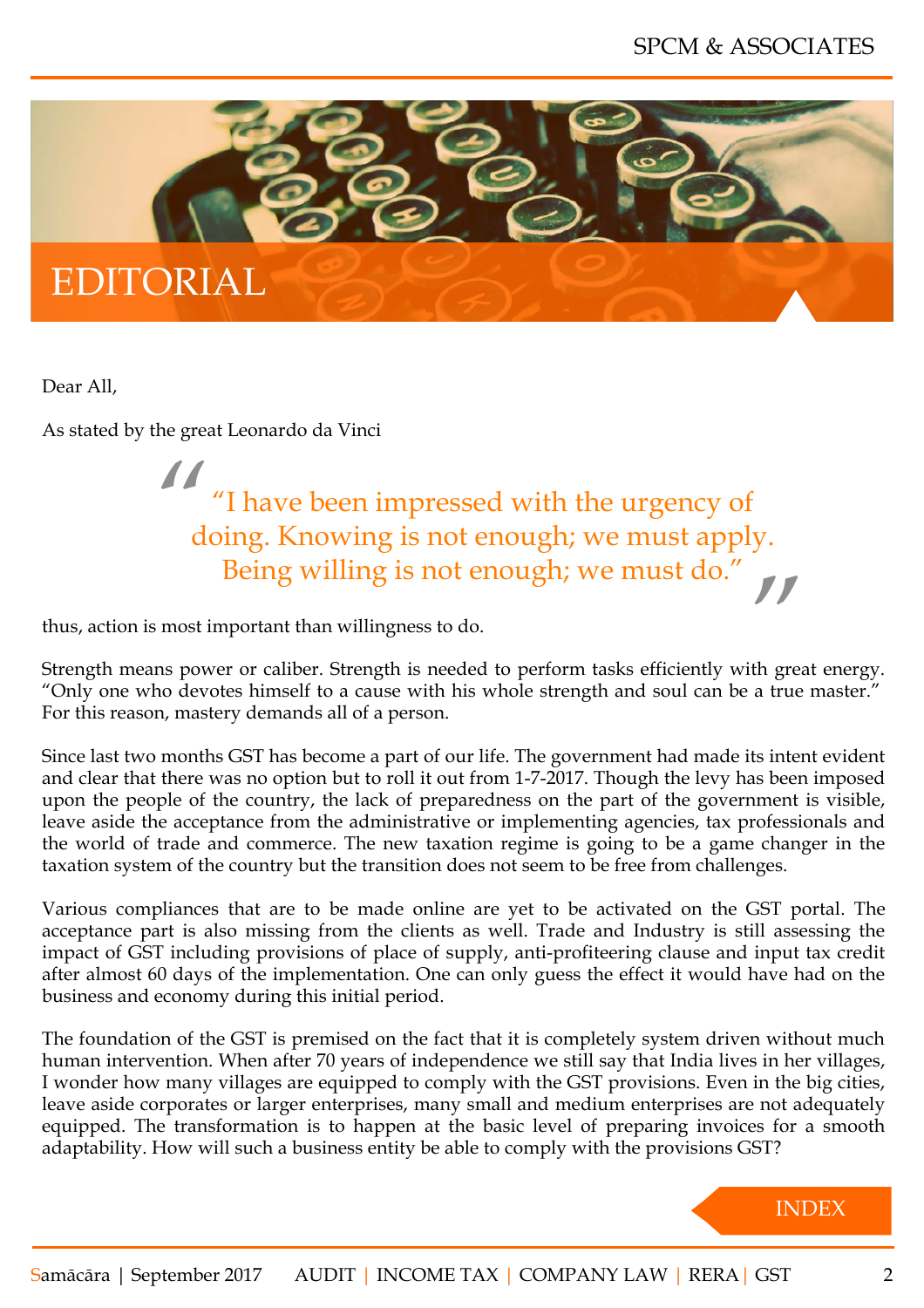There is lot which can be said and debated upon but the bottom line is, due to increased cost of compliance, a professional is considered by the assesses as an unnecessary burden and the tax authorities consider them as hindrance. This is not an ideal situation.

In the last month, in spite of hectic schedule, we have launched our website and have started communicating with clients through the new avatar of E communication "Samacara". The credit of this goes to Knowledge and Newsletter Committee and all the contributors.

As we go to the press, the Supreme Court gave that momentous judgement upholding the Right to Privacy of the Citizen. This is one of the most significant judgements as it comes out of the full bench of the court and has long term implications.

I would like to conclude by wishing good luck to all for the forthcoming tax audit season and by sharing my favourite quotes on motivation and inspiration:-

" "There are no secrets to success. It is the result of preparation, hard work, and learning from failure" – Colin Powell

"The best preparation for tomorrow is doing your best today." - H. Jackson Brown, Jr.

" "Success is about creating benefit for all and enjoying the process. If you focus on this and adopt this definition, success is yours."- Kelly Kim

> **with, Best Regards**



**CA. Suhas P. Bora Senior Partner**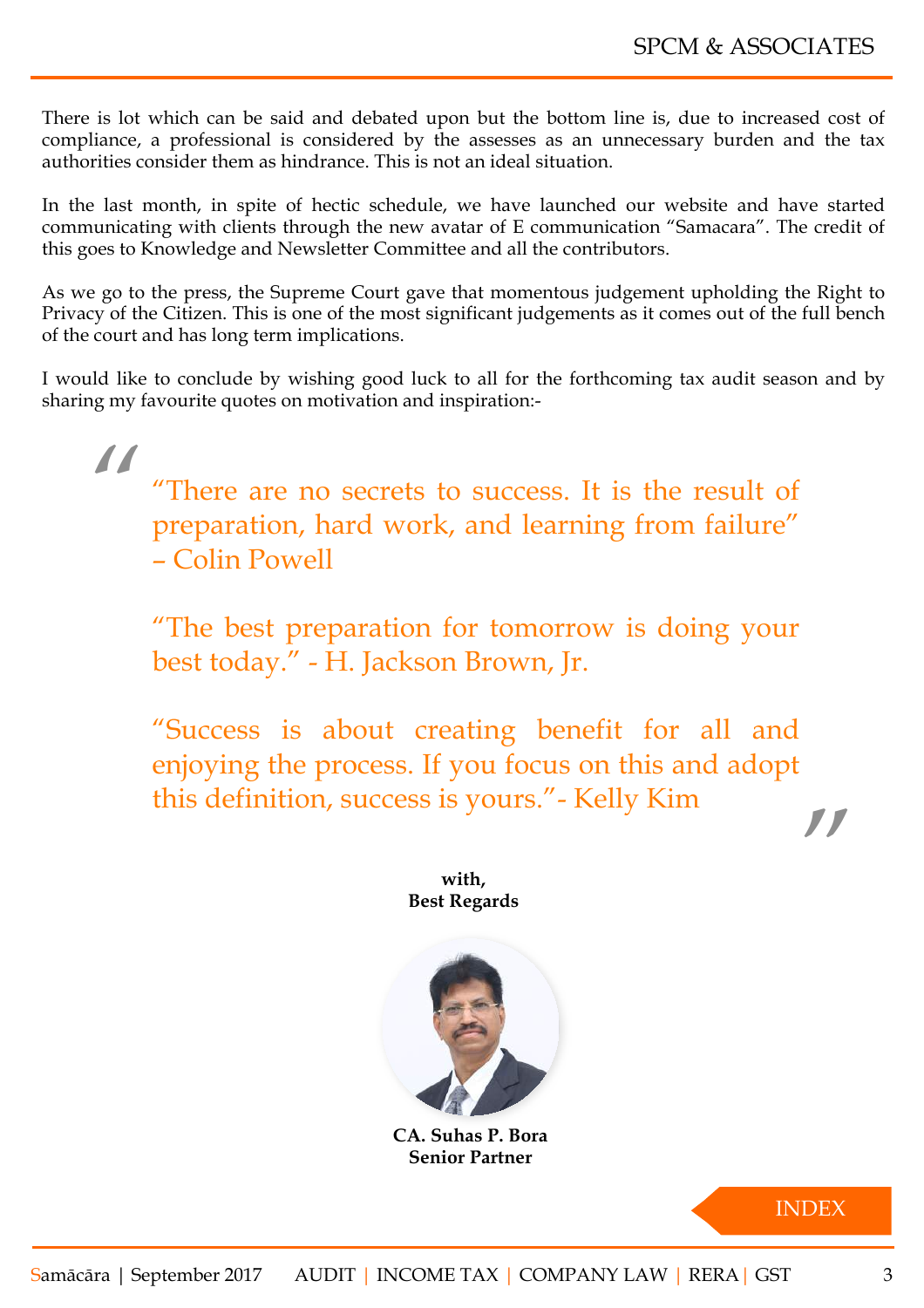<span id="page-4-0"></span>

| <b>ACT</b>        | <b>Particulars</b>                                                                                                                      | Due Date       |
|-------------------|-----------------------------------------------------------------------------------------------------------------------------------------|----------------|
| <b>GST</b>        | Due date for GST payment for the<br>month of Aug 2017                                                                                   | 20th Sept 2017 |
| <b>INCOME TAX</b> | Due date for payment of last<br>installment (i.e., 50% of tax,<br>surcharge and penalty) under<br>Income Disclosure Scheme, 2016.       | 30th Sept 2017 |
| <b>INCOME TAX</b> | TDS/TCS Payment for the month of<br>Aug 2017                                                                                            | 7th Sept 2017  |
| <b>INCOME TAX</b> | Second instalment of advance tax<br>for the assessment year 2018-19                                                                     | 15th Sept 2017 |
| <b>INCOME TAX</b> | Due date for issue of TDS Certificate<br>for tax deducted under Section 194-<br>IA in the month of July, 2017                           | 14th Sept 2017 |
| <b>INCOME TAX</b> | Due date for furnishing of challan-<br>cum-statement in respect of tax<br>deducted under Section 194-JA in<br>the month of August, 2017 | 30th Sept 2017 |
| PROFESSION TAX    | E-Payment of Monthly Tax for Aug<br>2017                                                                                                | 30th Sept 2017 |

#### **MONTHLY DUE DATES REGISTER FOR SEPTEMBER 2017**

#### **NOTE :-**

1) If Due date is on Sunday or Public Holidays, the next working day is to be considered as due date.

2) For the month of July 2017 and August 2017 the earlier due date and Extended due date are as follows -

| Month             | <b>JULY 2017</b> |               | AUGUST 2017   |               |
|-------------------|------------------|---------------|---------------|---------------|
| <b>GST Return</b> | Earlier          | Extended      | Earlier       | Extended      |
| $GSTR - 1$        | 10th Aug 2017    | 5th Sep 2017  | 10th Sep 2017 | 20th Sep 2017 |
| $GSTR - 2$        | 15th Aug 2017    | 10th Sep 2017 | 15th Sep 2017 | 25th Sep 2017 |
| $GSTR - 3$        | 20th Aug 2017    | 15th Sep 2017 | 20th Sep 2017 | 30th Sep 2017 |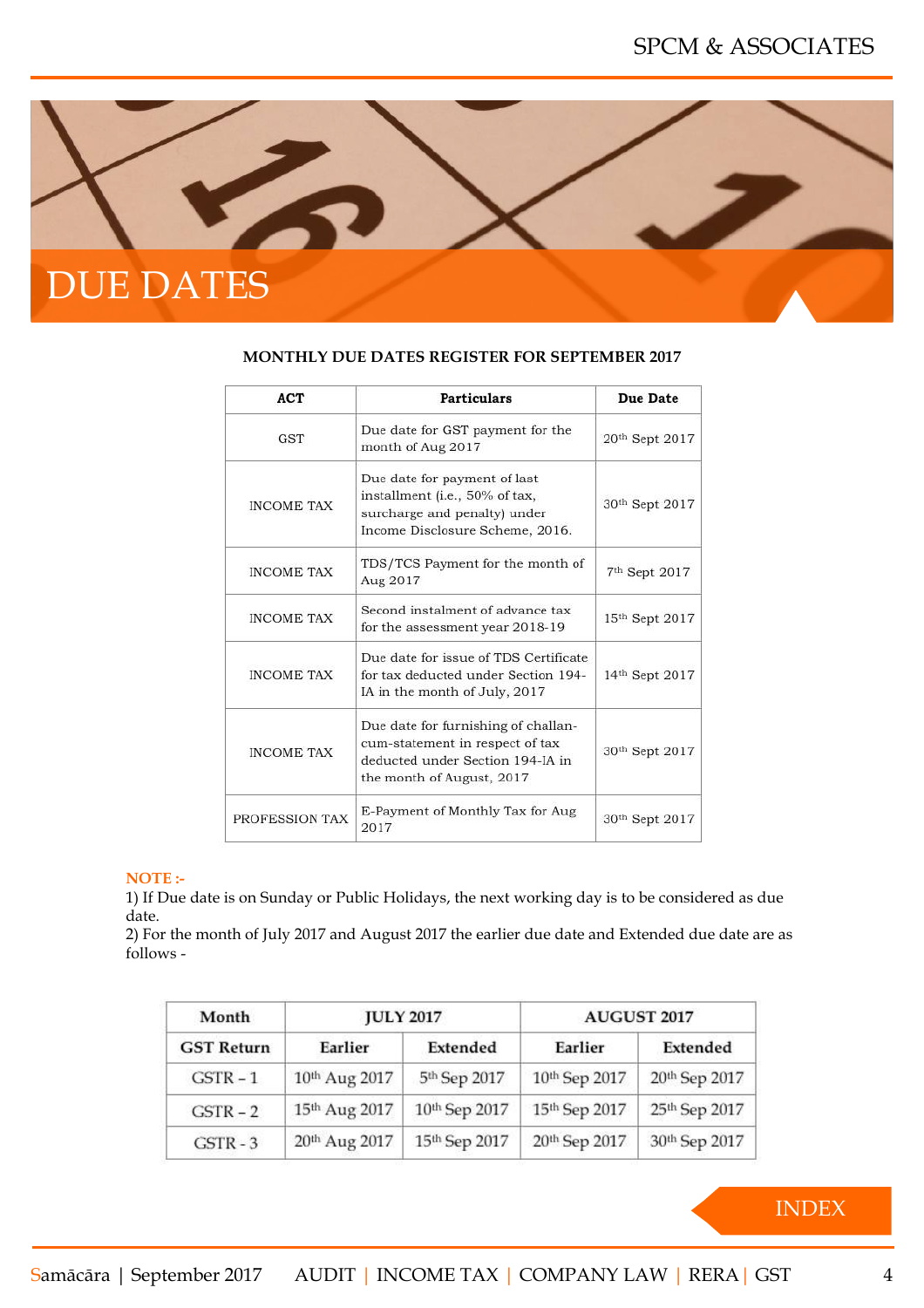# SPCM & ASSOCIATES

<span id="page-5-0"></span>

#### **A. Notification and Circulars**

#### **1. CBDT Extends the Due Date of Tax Audit and fling ITR to 31st October 2017 (F.No.225/270/2017/ITA.II dated 31st August 2017)**

In view of GST and extension granted for filing various returns and forms under GST by the government, in respect of all assessee's covered under clause (a) of Explanation 2 to sub section (1 of section 139 of the Act , due date prescribed there in for filing the return of income as well as various reports of Audit prescribed under the Income Tax Act which are required to be filed by the said due date from 30th September 2017 to 31st October 2017.

#### **2. CBDT Office Memorandum [F.NO.404/72/93-ITCC] dated 25-8-2017**

The provisions for payment of 20% of the disputed demand, where the demand was contested before CIT(A) is applicable prospectively and assessee's stay petition filed before 31st July 2017 shall not be reviewed on the basis of revised Board Circular.

#### **3. CBDT Notification No. 79/2017 dated 8-8-2017: Tax savings bonds issued by the Indian Railway Finance Corporation Limited.**

The Central Government hereby notifies that any bond redeemable after three years and issued by the Indian Railway Finance Corporation Limited, a company formed and registered under the Companies Act, 1956 (1 of 1956), on or after the date of publication of this notification in the Official Gazette, as 'long-term specified asset' for the purposes of section 54 EC of the Act, in exercise of power conferred by clause (ba) of Explanation to section 54EC of the Income Tax Act, 1961.

**B. Case Laws**

**1. H. T. Media Limited vs. Pr CIT (Delhi High Court)**

**a. S. 14A/ Rule 8D: Entire law explained on what [constitutes proper recording](#page-1-0) of satisfaction by the AO, scope of disallowance of interest expenses under Rule 8D(2)(i), admin expenses under Rule 8D(2)(iii), need for nexus between borrowed funds and tax-free investments and power of the ITAT to remand to the AO**

b. In order to disallow the expense, the AO had to first record, on examining the accounts, that he was not satisfied with the correctness of the assessee's claim of the expenses. This was mandatorily necessitated by Section 14 A (2) of the Act read with Rule 8D (1) (a) of the Rules. On the aspect of expenses being disallowed, since there was a failure by the AO to comply with the mandatory requirement of Section 14 A (2) of the Act read with Rule 8D (1) (a) of the Rules and record his satisfaction as required thereunder, the question of applying Rule 8D (2) (iii) of the Rules did not arise

#### **2. Pr CIT vs. Emirates Technologies Pvt Ltd (Delhi High Court)**

**a. S. 271AAA: No penalty u/s 271AAA can be levied in respect of undisclosed income found during a search u/ s 132 if the AO did not put a specific query to the assessee by drawing his attention to s. 271 AAA and asking him to specify the manner in which the undisclosed income, surrendered during the course of search, had been derived.**

b. The CIT(A) during appellate proceedings noted that no specific query had been put to the assessee by drawing his attention to Section 271 AAA of the Act asking him to specify the manner in which the undisclosed income, surrendered during the course of search, had been derived. The CIT (A), therefore, relying on the decisions of this Court held that the jurisdictional requirement of Section 271AAA was not met. The above view has been concurred with by the ITAT. In the facts and circumstances of the case, the Court is of the view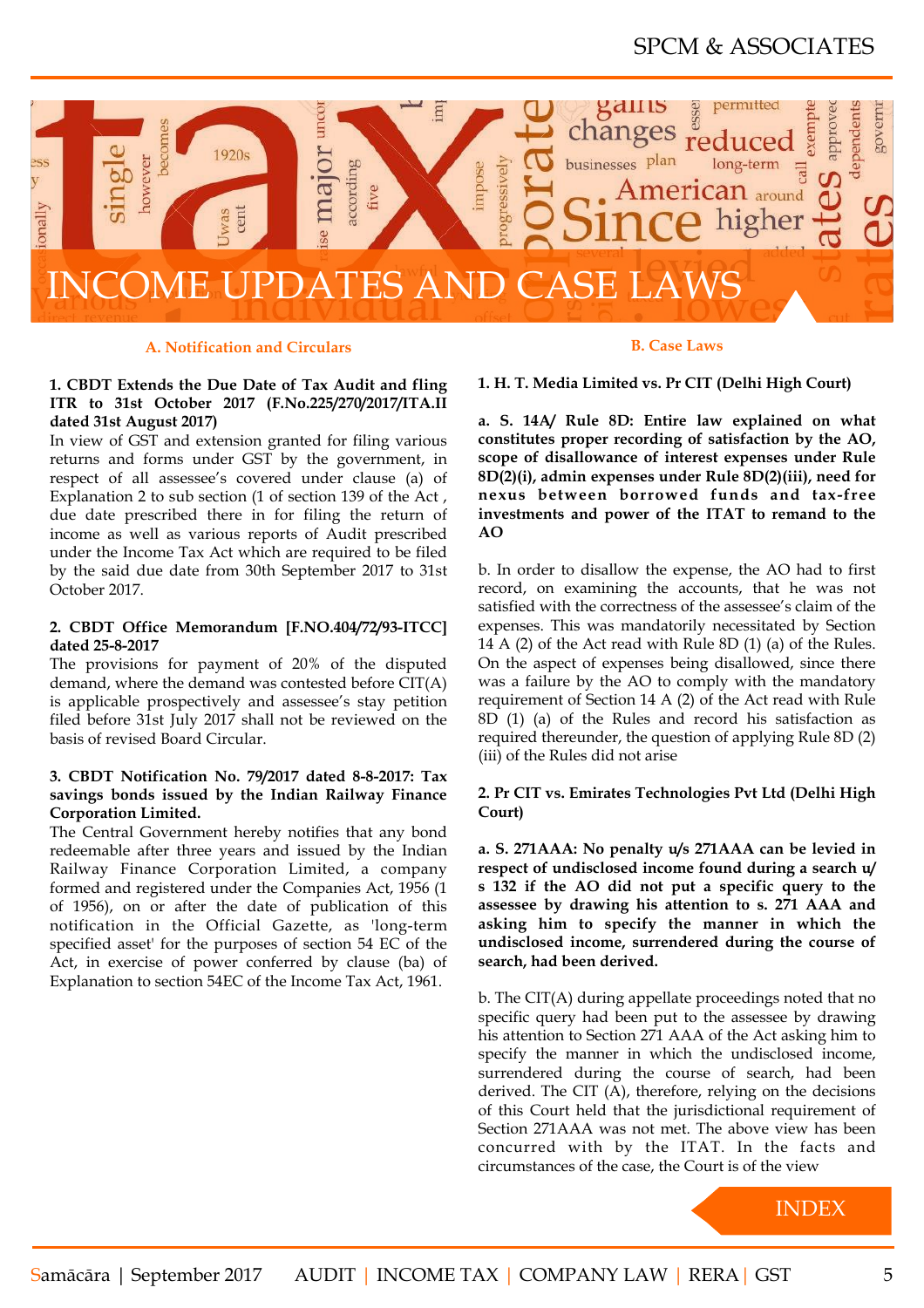that the decision of the CIT(A) and the ITAT represent a reasonable view which cannot be said to be contrary or incorrect.

**3. The Citizens Cooperative Society Ltd vs. ACIT (Supreme Court)**

**a. S. 80P Test of Mutuality: An assessee cannot be treated as a co-operative society meant only for its members and providing credit facilities to its members if it has carved out a category called 'nominal members'. These are those members who are making deposits with the assessee for the purpose of obtaining loans, etc. and, in fact, they are not members in the real sense. Most of the business of the assesse is with this category of persons who have been giving deposits which are kept in Fixed Deposits with a motive to earn maximum returns. A portion of these deposits is utilized to advance gold loans, etc. to the members of the first category.** 

**b. It is found that the depositors and borrowers are quite distinct. In reality, such activity of the appellant is that of finance business and cannot be termed as cooperative society.** It is also found that the appellant is engaged in the activity of granting loans to general public as well. All this is done without any approval from the Registrar of the Societies. With indulgence in such kind of activity by the appellant, it is remarked by the Assessing Officer that the activity of the appellant is in violation of the Co-operative Societies Act.

#### **4. Anil Chhaganlal Jain vs. ACIT, ITA No. 369/M/2017 dated 13/4/2017 (ITAT Mumbai)**

#### **a. S. 68: Cash credit – Loan received – Accommodation entry – Retraction of statement – Onus to prove**

b. The assessee received a loan from a Pvt. Ltd. during the year. The AO received information from the Investigation Wing that one of the director of the company, was engaged in providing accommodation entries and made addition in the hands of the Assessee.

c. The AO relied on the statement of the director wherein the said director could not answer basic questions about the company. The tribunal observed that the said statement was retracted by the director which was recorded under duress and under pressure, within a reasonable time and hence held that the authenticity of the statement relied on by the AO was under cloud and could not be considered as sole basis of addition.

d. The Tribunal further observed that the money from which the loan was advanced germinated from the hands of the shareholders, who contributed to the said company Therefore, the assessee could not be expected to prove the source of source. A harmonious construction of section 106 of the Evidence Act and section 68 of the Income-tax Act will be that apart from establishing the identity of the

creditor, the assessee must establish the genuineness of the transaction as well as the creditworthiness of the creditors. The identity of the lender, capacity and genuineness of the loan was not in doubt. Therefore, the addition made by the AO in the hands of the assessee was not justified.

**5. DCIT vs. Future Value Retail Ltd., ITA No. 3968/ Mum/2015 dt. 31/5/2017 (ITAT Mumbai)**

#### **a. S. 194H – Commission – Credit card service charges – Normal banking charges**

b. The AO disallowed credit card charges paid by the assessee to banks on account of service fee charged by banks for processing assessee's receipts payment in respect of which is made by assessee's customers by credit cards on the ground that TDS was deducted u/s. 194H.

c. Credit card charges paid to the collecting banks would not fall within the meaning of the expressions 'commission or brokerage' as understood for the purposes of section 194H, and therefore, no amount of tax was deductible at source on such payments under section 194H since the commission retained by the credit card company was in the nature of normal bank charges and not in the nature of commission/brokerage for acting on behalf of the merchant establishment.



**- Deepali R. Shah**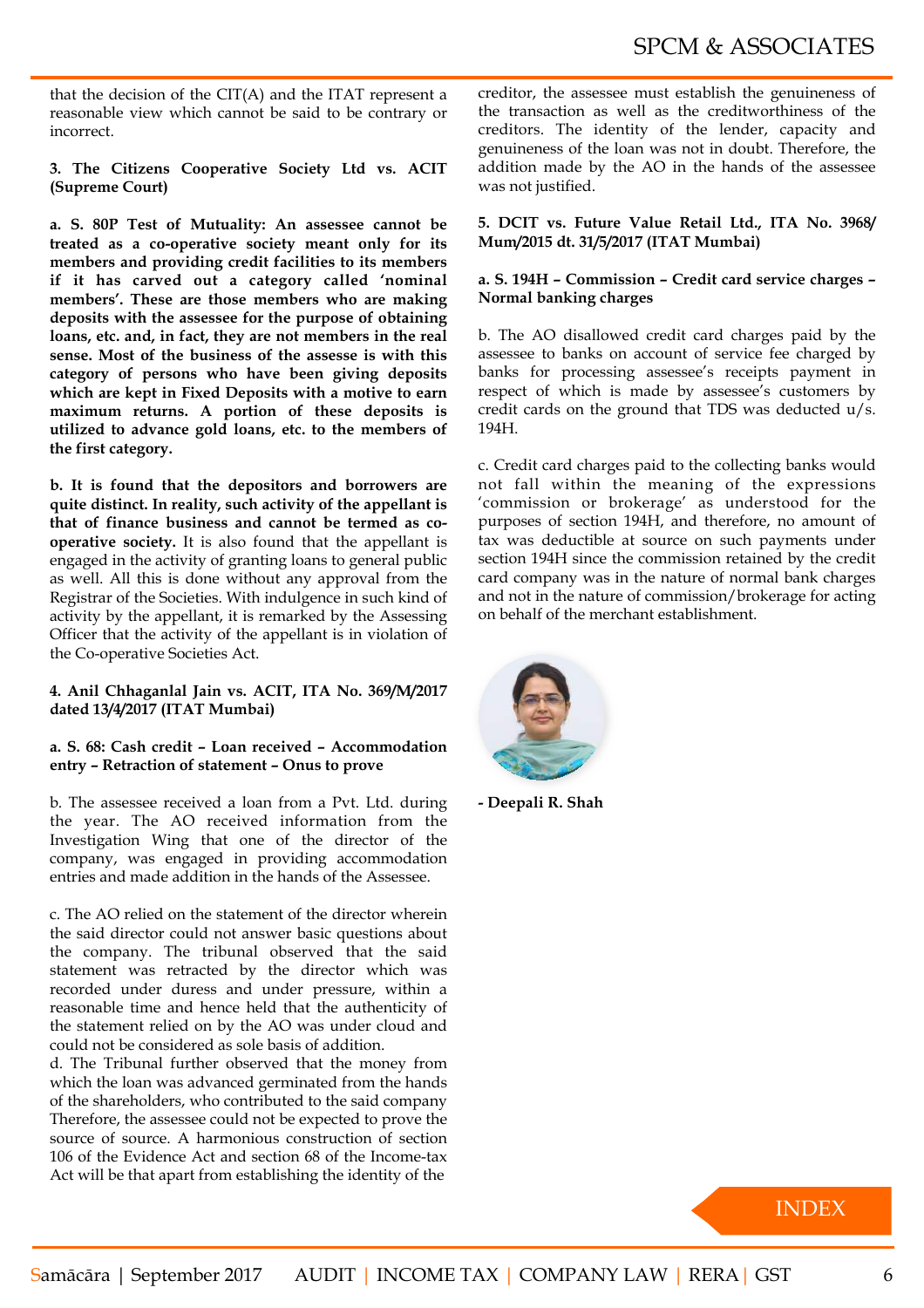<span id="page-7-0"></span>

# MVAT AND GST UPDATES

#### **A. RECENT AMENDMENTS**

#### **1. Trade Circular No 34T of 2017 Dt. 03.08.2017**

The Commissioner of Sales Tax, Maharashtra State, Mumbai has issued Trade Circular No 34T Dt. 03.08.2017 providing procedure for grant of refunds of the amount deposited by way of security deposit of Rs 25,000 at the time of Voluntary Registration under MVAT Act, 2002.

#### **2. Trade Circular No 35T of 2017 Dt. 11.08.2017**

The Commissioner of Sales Tax, Maharashtra State, Mumbai has issued Trade Circular No 35T Dt. 11.08.2017 for Distribution of GST Provisional Id and Access Token of Phase 9 dealers. Provisional Id and Access Token of Phase 9 dealers, are now made available by GSTN. The list of all such dealers is published under GST Tab on Mahavat Portal.

#### **3. Trade Circular No 36T of 2017 Dt. 18.08.2017**

The Commissioner of Sales Tax, Maharashtra State, Mumbai has issued Trade Circular No 36T Dt. 18.08.2017 for Distribution of GST Provisional Id and Access Token of Phase 10 dealers. Provisional Id and Access Token of Phase 10 dealers, are now made available by GSTN. The list of all such dealers is published under GST Tab on Mahavat Portal.

#### **4. Trade Circular No 37T of 2017 Dt. 24.08.2017**

The Commissioner of Sales Tax, Maharashtra State, Mumbai has issued Trade circular no 37T Dated 24.08.2017 for Identifying dealers who are effecting sale of non-GST goods after 01.07.2017 and for cancellation of all other dealers VAT and CST registration by the Maharashtra Sales Tax Department w.ef 01/07/2017. The dealers effecting sale of non-GST goods shall be liable to make payment of MVAT/CST and file returns under the MVAT and CST Act even after 01/07/2017.

#### **5. Guideline 16A of 2017 regarding cross checking of Input Tax Credit (ITC) Dt. 07.08.2017**

The Commissioner of Sales Tax, Maharashtra State, Mumbai has issued Guideline 16A regarding cross checking of Input Tax Credit (ITC). It was clarified that ledger confirmation shall not be asked if claim of ITC is Rs. 5000/- or below per supplier per year. As per above referred circulars, in the comprenshive assessment if top 10 supplies 50% ITC is matched then rest of the ITC is

allowed fully but the said criteria is not applicable to IBA cases. Considering the aforesaid hardship to the trade, it is now decided that the mis-matches of Rs. 1000/- or below per supplier may be allowed without ledger confirmation.

#### **6. Guideline 17A of 2017 regarding passing of Assessment Orders Dt. 10.08.2017**

The Commissioner of Sales Tax, Maharashtra State, Mumbai has issued Guideline 17A regarding passing of Assessment Orders and taking strict disciplinary action against the officers not observing the said guidelines. It is also mentioned that if proposed net tax liability deviates more than 50% points as compared to dealer's net tax liability then, the assessing authority shall submit the assessment file to the immediate supervisory authority for verifying procedural aspects. The supervisory authority shall dispose off such reference within a period 7 days and shall maintain proper record.

#### **B. RECENT NOTIFICATIONS UNDER MVAT/MGST ACT**

#### **1. Notification No JC(HQ)-1/GST/2017/Noti/18/ADM-8 Dt. 11th August 2017**

The Commissioner of State Tax, Maharashtra State, Mumbai has issued Notification No. JC (HQ)-1/GST/ 2017/Noti/18/ADM-8 Dt. 11.08.2017 for Extension of time limit for submission of GSTR3 for the month July and August 2017 as follows:

| Month       | Due Date                      |
|-------------|-------------------------------|
| July 2017   | 11th to 15th September, 2017  |
| August 2017 | 26th to 30th September, 2017. |

#### **2. Notification JC(HQ)-1/GST/2017/Noti/18/ADM-8 Dt. 11th August 2017**

The Commissioner of State Tax, Maharashtra State, Mumbai has issued Notification No. JC (HQ)-1/GST/ 2017/Noti/18/ADM-8 Dt. 11.08.2017 for Extension of time limit for submission of GSTR3B for the month July and August 2017 as follows:

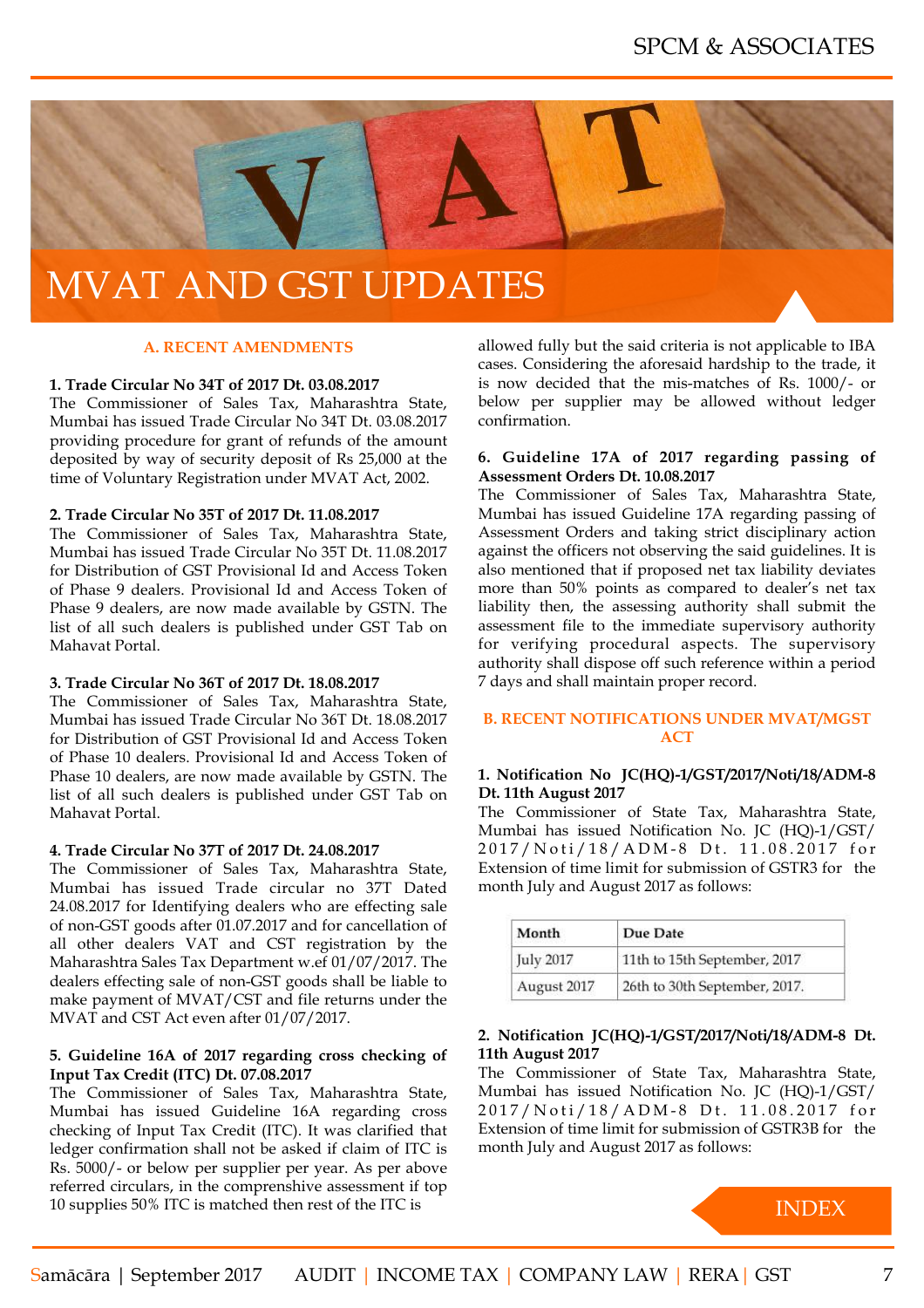| Month       | Due Date              |
|-------------|-----------------------|
| July 2017   | 20th August, 2017     |
| August 2017 | 20th September, 2017. |

#### **3. Notification JC(HQ)-1/GST/2017/Noti/18/ADM-8 Dt. 11th August 2017**

The Commissioner of State Tax, Maharashtra State, Mumbai has issued Notification No. JC (HQ)-1/GST/ 2017/Noti/18/ADM-8 Dt. 11.08.2017 for Extension of time limit for submission of GSTR2 for the month July and August 2017 as follows:

| Month       | Due Date                      |
|-------------|-------------------------------|
| July 2017   | 6th to 10th September, 2017   |
| August 2017 | 21st to 25th September, 2017. |

#### **4. Notification JC(HQ)-1/GST/2017/Noti/18/ADM-8 Dt. 11th August 2017**

The Commissioner of State Tax, Maharashtra State, Mumbai has issued Notification No. JC (HQ)-1/GST/ 2017/Noti/18/ADM-8 Dt. 11.08.2017 for Extension of time limit for submission of GSTR1 for the month July and August 2017 as follows:

| Month       | Due Date                      |
|-------------|-------------------------------|
| July 2017   | 1st to 5th September, 2017    |
| August 2017 | 16th to 20th September, 2017. |

#### **5. Notification No. JC(HQ)-1/GST/2017/Noti/18/ADM-8, dated 17th August, 2017**

The Commissioner of State Tax, Maharashtra State, Mumbai has issued Notification No. JC(HQ)-1/GST/ 2017/Noti/18/ADM-8, dated 17th August, 2017 specifying conditions for submission of GSTR-3B along with the due date for submission of GSTR-3B for persons who desired/ did not desired to avail transitional credit. The due date for filing GSTR-3B was extended to 28th August 2017 for persons who wanted to avail transitional credit for the payment of tax for the month of July 2017.

#### **6. Notification No. MGST. 1017/C.R. 138/Taxation-1 dated 18th August 2017**

The Finance Department, Mumbai has issued Notification No MGST. 1017/C.R. 138/Taxation-1 dated 18th August 2017 for issuing GST-Maharashtra Goods and Services Tax (5th Amendment) Rules, 2017. Rule 3, Rule 17, Rule 40, Rule 44, Rule 61, Rule 87, and Rule 103 of Maharashtra Goods and Services Tax Rules, 2017 has been amended.

#### **7. Notification No. MGST-1017/C.R.139/Taxation-1 dated the 18th August 2017**

The Finance Department, Mumbai has issued Notification No MGST-1017/C.R.139/Taxation-1 dated 18th August 2017 for reduction in GST tax rates of Tractor Parts.

#### **8. Notification No. JC(HQ)-1/GST/2017/Noti/18/ADM-8 dated the 21st August 2017**

The Commissioner of State Tax, Maharashtra State, Mumbai has issued Notification JC(HQ)-1/GST/2017/ Noti/18/ADM-8, dated 21.08.2017 for amendment of notification No 23/2017 State Tax relating to extension of the date for filing of return in FORM GSTR3 B for the month of July, 2017.

#### **9. Notification No. MGST-1017/C.R.140 (A)/ Taxation-1, Dt. 22nd August 2017.**

The Finance Department, Mumbai has issued Notification No MGST -1017/C.R.140 (B)/Taxation-1 dated the 22nd August 2017 for amending Notification No.11/2017 State Tax (Rate) and reduce SGST rates on specified supplies.

#### **10. Notification No. MGST-1017/C.R. 140(B)/ Taxation-1, dated 22nd August, 2017**

The Finance Department, Mumbai has issued Notification No MGST-1017/C.R.140(B)/Taxation-1 dated the 22nd August 2017 for Amendment to Notification No. 12/2017 State Tax (Rate) to Exempt Services provided by Federation International Football Association and its subsidiaries and services provided by Fair Price Shops to Government.

#### **11. Notification No. MGST-1017/C.R.140(C)/ Taxation-1, dated 22nd August 2017**

The Finance Department, Mumbai has issued Notification No MGST-1017/C.R.140(C)/Taxation-1, Dt.-22.08.2017 for Amendment to Notification No. 13- 2017 State Tax (Rate) to amend RCM Provisions for GTA and to insert explanation for LLP.

#### **12. Notification No. MGST-1017/C.R. 140(D)/ Taxation-1, dated 22nd August 2017**

The Finance Department, Mumbai has issu ed Notification No MGST-1017/C.R.140(D)/Taxation-1, Dt.-22.08.2017 for Amendment to Notification No. 13- 2017 State Tax (Rate) to make Electronic Commerce Operator responsible for payment of SGST.

#### **13. Notification No. VAT-1517/ CR-136 (A)/Taxation-1 dated 24th August 2017**

The Finance Department, Mumbai has issued Notification No VAT-1517/ CR-136(A)/Taxation-1 Dt. 24.08.2017 for MVAT-Reduction in Tax rate of Natural Gas from 13.5% to 3%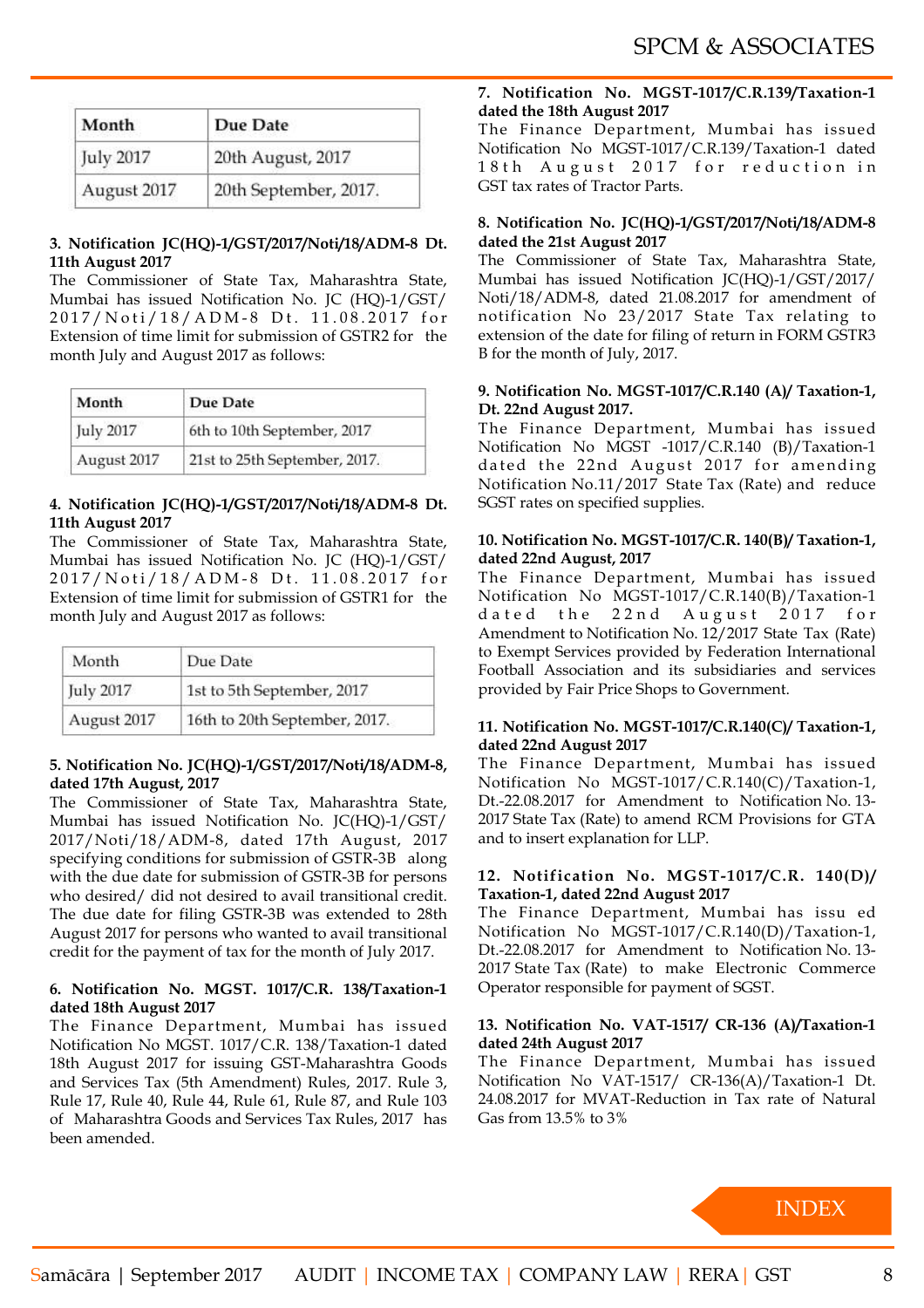#### **14. Notification No. VAT-1517/ CR-136 (B)/Taxation-1 dated 24th August 2017**

The Finance Department, Mumbai has issued Notification No VAT-1517/ CR-136 (B)/ Taxation-1 dated 24th August 2017 for Taxation of Under natured neutral and Extra neutral alcohol for human consumption. The Government of Maharashtra hereby with effect from the 24th August, 2017 amends the SCHEDULE 'B'.





**- CA. Gourav P. Oswal - CA. Nikita A. Bajaj**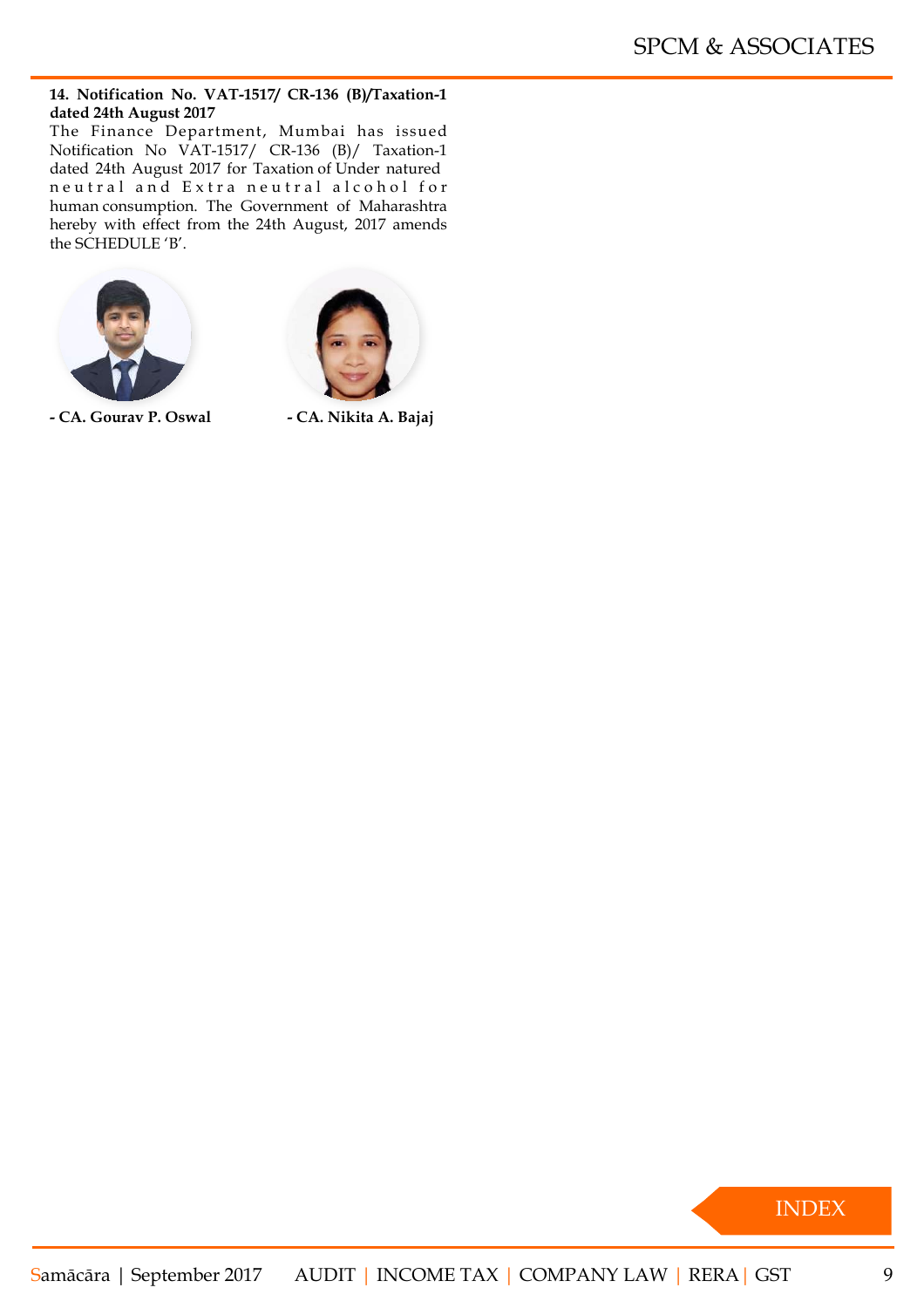<span id="page-10-0"></span>

#### **A. Case Laws**

**1. Whether Refund of Service Tax paid on input services not admissible if remittances received in Indian Rupees and Foreign Remittance Certificate (FIRC) not produced?**

a. In the case of Kobelco Machinery India Pvt. Ltd. v. Commissioner of S.T., Kolkata, 2017 (3) G.S.T.L. 260 (Tri. – Kolkata)

b. The appellant is engaged in providing support services like assistance in marketing of products in India, Customer Relationship Management, etc, to its parent company located outside India.

c. The appellant filed application for refund of unutilized Service Tax and Cess from time to time but could not produce the FIRC so as to prove that the Foreign Inward Remittance was received in Foreign Currency so as to satisfy the condition of receipt of consideration in Foreign Exchange.

d. The Hon'ble CESTAT, Eastern Bench, Kolkata **rejected the appeal filed by the appellant since the appellant was not earning any foreign exchange and was unable to produce the FIRC.** 

**2. Whether construction of buildings for use of educational institutions approved or affiliated to recognized universities amounts to construction of commercial or industrial construction service and liable to Service Tax?**

a. In the case of Banna Ram Choudhary v. Commissioner of Central Excise, Jaipur, 2017 (3) G.S.T.L. 338 (Tri. - Del.) b. The appellant has constructed the buildings for use of educational institutions who are approved and affiliated to recognized universities along with certain individual houses for occupation.

c. The Hon'ble CESTAT, Principal Bench, New Delhi held that buildings used for educational purpose **cannot be categorized as "commercial buildings" and thus use of building will decide tax liability.**

d. With respect to individual residences claimed to be used for occupation by the persons, since appellant has not provided proof of the same but submits that they can furnish the supporting, the Hon'ble **CESTAT remands back to the OA for giving sufficient opportunity.**

**3. Whether subsequent show cause notice for demand can be issued based on same investigation when a show cause notice had been issued earlier?**

a. In the case of **Commissioner of Central Excise, Mumbai-II v. Cona Industries**, 2017 (352) E.L.T. 12 (bom.)

b. The appellant relied upon the Landmark Judgement of the **Hon'ble Supreme Court in the case of Nizam Sugar Factory v. Collector of Central Excise, Andra Pradesh – 2006 (197) E.L.T. 465** where it was held that when the first show cause notice was issued, all relevant facts were in the knowledge of the authorities; later on, while issuing further show cause notice, the same/similar facts could not be taken as suppression on the part of the assessee as these facts were already in the knowledge of the authorities.

c. Hence, the substantial question of law is answered against the Revenue and **in favour of the assesse.**

#### **4. Whether auction of goods without giving notice to its alleged owner justified?**

a. In the case of Union of India v. Mahabir Prasad Sarawgi, 2017 (352) E.L.T. 146 (Pat.)

b. On 7-10-1998, 13300/-kg of betel nuts of the respondent were seized by the Inspector of Customs, Gopalganj, on suspicion that it was of foreign origin and the authorities assessed the price of the goods at Rs. 13,30,000/-.

c. The goods were ultimately confiscated by the authorities, while the respondent challenged the same preferring an appeal which was allowed.

d. However, the confiscated goods were auction sold for Rs.477603/- and after the order of the Tribunal, the same was refunded to the respondent.

e. A learned Single Judge of this Court had already passed an order, whereby the appellants were directed to pay the balance of the price of the goods assessed by the learned authorities under the Act at the time of the seizure of the goods, along with interest at the rate of 12%.

f. Accordingly, the **Hon'ble High Court upheld the Single Judge Order.**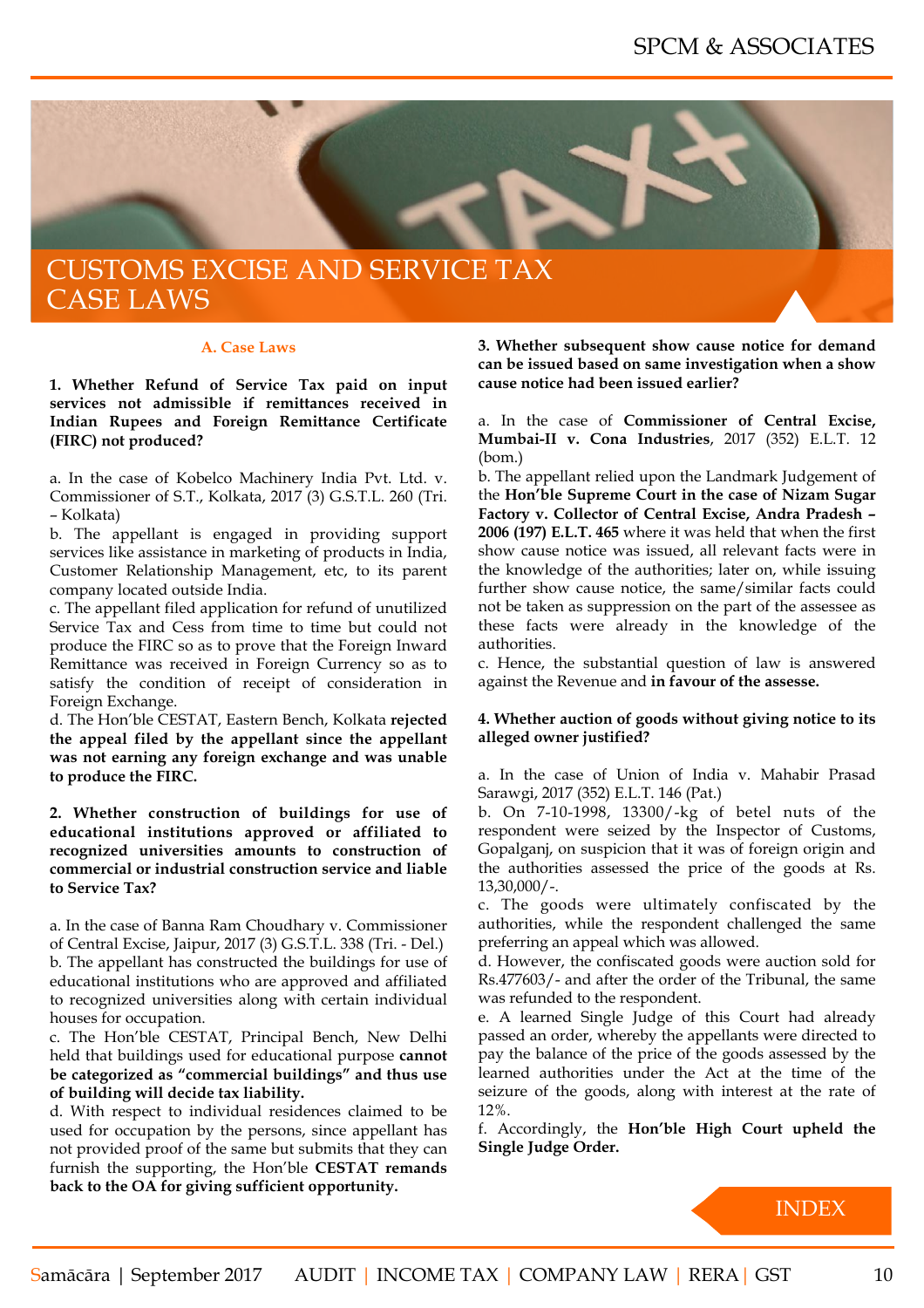#### **5. Whether department to pay interest on legitimate seized currency for the period during which it remained with its custody?**

a. In the case of R.H.L. Profiles Ltd. v. Commr. Of Cus., Ex. And Service Tax, Kanpur, 2017 (352) E.L.T. 349 (All.)

b. Some Indian currency was seized from the appellant in the year 2004; later on, the said currency was confiscated.

c. The order of confiscation was challenged by the appellant and the Tribunal held it was not liable to be confiscated and the appeal was allowed with all consequential relief. Accordingly, the seized currency was refunded to the appellant but without interest.

d. The Revenue had deposited the aforesaid currency in a fixed deposit and had earned interest on the same.

e. The appellant cited the Landmark Judgment of the **Hon'ble Supreme Court in the case of Union of India through Director of Income Tax v. TATA Chemicals Limited (2014) 6 Supreme Court Cases 335**, where it was held that when collection is illegal, there is corresponding obligation on the Revenue to refund such amount with interest inasmuch as they have retained and enjoyed the money deposited.

f. Further, it was held that Government cannot deny payment of interest merely for the reason that there is no express statutory provision for payment of interest on the refund of excess amount/tax collected by the Revenue.

**6. GST Applicability on Legal Services provided by individual advocated including senior advocates and firm of advocates.**

a. In the case of J.K. Mittal & Company v. Union of India, 2017 (352) E.L.T. 430 (Del.)

b. The respondent has produced a Press Release issued by the Press Information Bureau, Ministry of Finance, Government of India on the 'position regarding applicability of GST on Legal Services provided by individual Advocates including Senior Advocates and a Firm of Advocate'

c. During the course of hearing serveral questions arose as regards to the Press Release, in particular:

i. Whether there were any further recommendations of the GST council on 'legal services' after what had been recommended at the 14th Meeting of the GST Council held on 19th May, 2017.

ii. Under what authority of law, such a 'Press Release' could be issued and by whom and the legal sanctity thereof.

iii. Whether on a reading of Article 279A of the Constitution read with any of the provisions of the CGST, IGST and DGST Act, the recommendations of the GST council could be modified, clarified, amended etc. by a notification/notice/circular of 'press release' and, if so, by whom?

d. The responded has sought time to address the important legal and constitutional issues that arise in these petitions and it is asserted in the Court on behalf of the respondents that as to date, in fact, **no coercive action is taken against the lawyers, law firms or providers of legal services, LLPs, for non-compliance with any legal requirements of the CGST, IGST, DGST.**



**- Adv. Sanket S. Bora**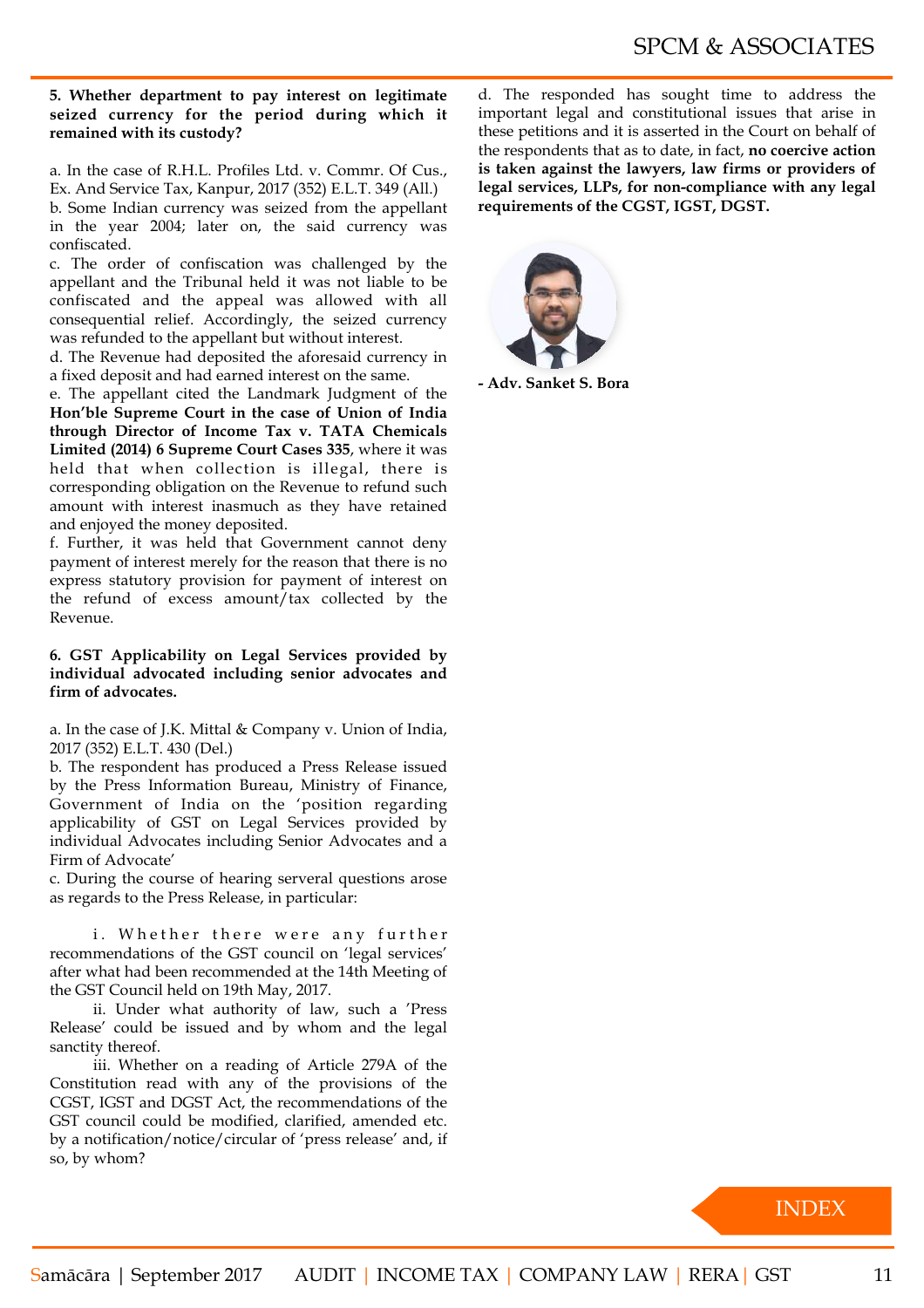<span id="page-12-0"></span>

The due date of filing GSTR 1 Return for the month of July 2017 is 1st to 5th September 2017and for the month of August 2017 is 16th to 20th September 2017.

You have already filed summary return in form GSTR 3B for the month July 2017. The outward supplies (sales and services) data given in summary format in Form GSTR 3B now has to be uploaded invoice wise/detailed in form GSTR 1.

The offline utility templates in spread sheet for filing the details in Form GSTR 1 is available on GSTN portal. The spread sheet contains separate worksheets of data to be given in various tables for Outward supply details. For easy understanding of data to be filled in template of various worksheets of GSTR 1, the instructions sheet in simple language is prepared.

The summary of data to be provided in the respective worksheets of GSTR-1 Offline Template:

#### **1. TURNOVER FOR PREVIOUS PERIODS:**

**a. Aggregate Turnover (Sales) During FY 2016-17 -**

Give details of aggregate turnover (sales side) of goods and services for the FY 2016-17 in Rupees

#### **b. Aggregate Turnover (Sales) During April To June 2017 -**

Give details of aggregate turnover (sales side) of goods and services for the period April to June 2017 in Rupees

#### **2. SHEET 1 - B2B – SALE TO REGISTERED PERSON**

The Invoice wise details of sales/services made to registered person are to be provided in respective columns.

#### **3. SHEET 2 - B2C – OMS SALE >2,50,000**

The invoice wise details of inter-state sales made to unregistered persons have to be provided in respective columns only if value of single invoice is greater than Rs. 2,50,000. (For others, refer sheet 3)

#### **4. SHEET 3 - B2C – ALL OTHER SALE**

Supplies made to unregistered persons of the following nature to be given

a) Intra-State: Sum total of all invoices to unregistered person within the state is to provided is in consolidated form.

b) Inter-State: Sum total of all inter-state transactions whose Invoice value Rs.2,50,000 or less

 Is to be provided in consolidated form (Invoice wise details not required).

#### **5. SHEET 4 - CR AND DR NOTE – REGISTERED PERSON**

The details of credit note, debit note and refund vouchers issued to registered persons during the month is to be provided. The details of original invoice of transactions against which the debit note/credit note is issued are also to be provided.

While filling the data in this worksheet, select the document type from the dropdown list. The dropdown list contains

- C Credit Note
- D Debit Note
- R Refund Voucher

Also, it is necessary to select the reason for issuing debit note/credit note from the standard reasons provided in the dropdown list.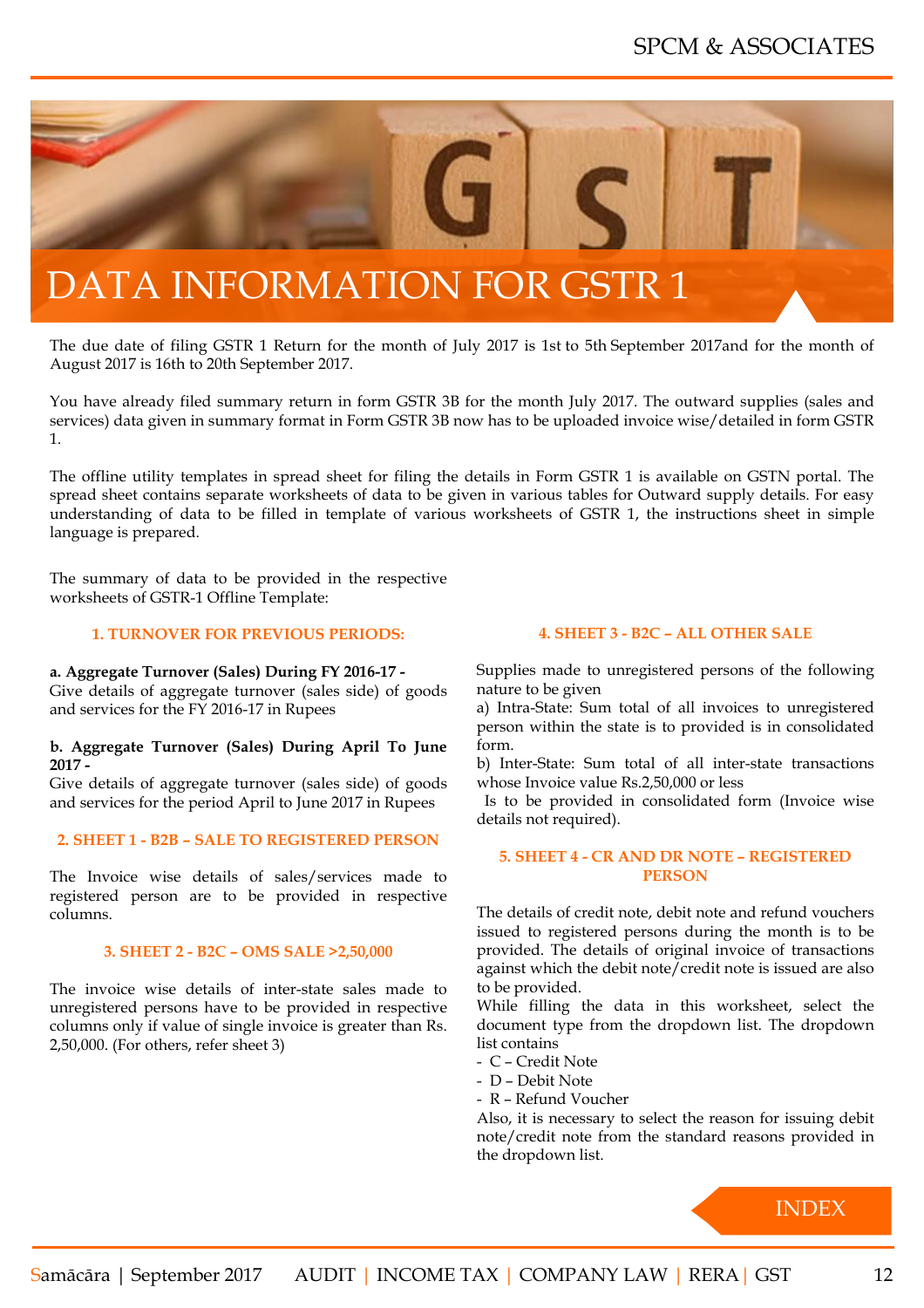#### **6. SHEET 5 - CR AND DR NOTE – URD PERSON**

The details of credit note and debit note issued to unregistered person against interstate invoice value more than Rs.2,50,000 lakhs per invoice.

While filling the data in this worksheet, select the appropriate category from the dropdown list against which debit note/credit note is issued in the UR type (Unregistered Taxpayers type) column. The dropdown list contains

- B2CL OMS Sale exceeding Rs.2,50,000.
- EXPWP Export of Goods with payment of taxes
- EXPWOP Export of Goods without payment of taxes

#### **7. SHEET 6 -EXPORT SALE**

The details of Export sale including sale made to SEZ/ SEZ Developer or deemed exports is to be provided While filling the sheet, you will have to select type of supply from the dropdown list. The dropdown list contains

- WPAY which means if export is made with payment of taxes.

- WOPAY means if export is made without payment of taxes.

#### **8. SHEET 7 – ADVANCES RECEIVED – INVOICE NOT ISSUED**

The details where advances have been received against which no invoice has been issued is to be provided.

#### **9. SHEET 8 – ADVANCES RECEIVED – INVOICE ISSUED**

The details where advances have been received and invoice has also been issued for the same is to be provided.

#### **10. SHEET 9 – NIL, EXEMPT AND NON-GST SALE**

The Nil rated, Exempted and Non-GST interstate and intrastate sales made to registered as well as unregistered person is to be provided in consolidated form for each respective category.

#### **11. SHEET 10 – HSN/SAC WISE MONTHLY SUMMARY**

The HSN/SAC wise details of goods/services supplied during the month is to be provided in consolidated form for each respective HSN/SAC separately.

For providing the quantitative data in this sheet it is mandatory to select the appropriate UQC i.e. Unit Quantity Code from the dropdown list.

#### **12. SHEET 11 – DOCUMENTS ISSUED DETAILS**

The inventory of the nature of documents issued for outward supply during the month is to be provided in respective column by selecting appropriate nature of documents from the dropdown list.

#### **GENERAL INSTRUCTIONS:**

1. In case of any doubts, you may refer the instructions given in Excel template in help instruction sheet.

2. It is mandatory to select the option from the dropdown list wherever mentioned.



**- Adv. Abhay H. Bora**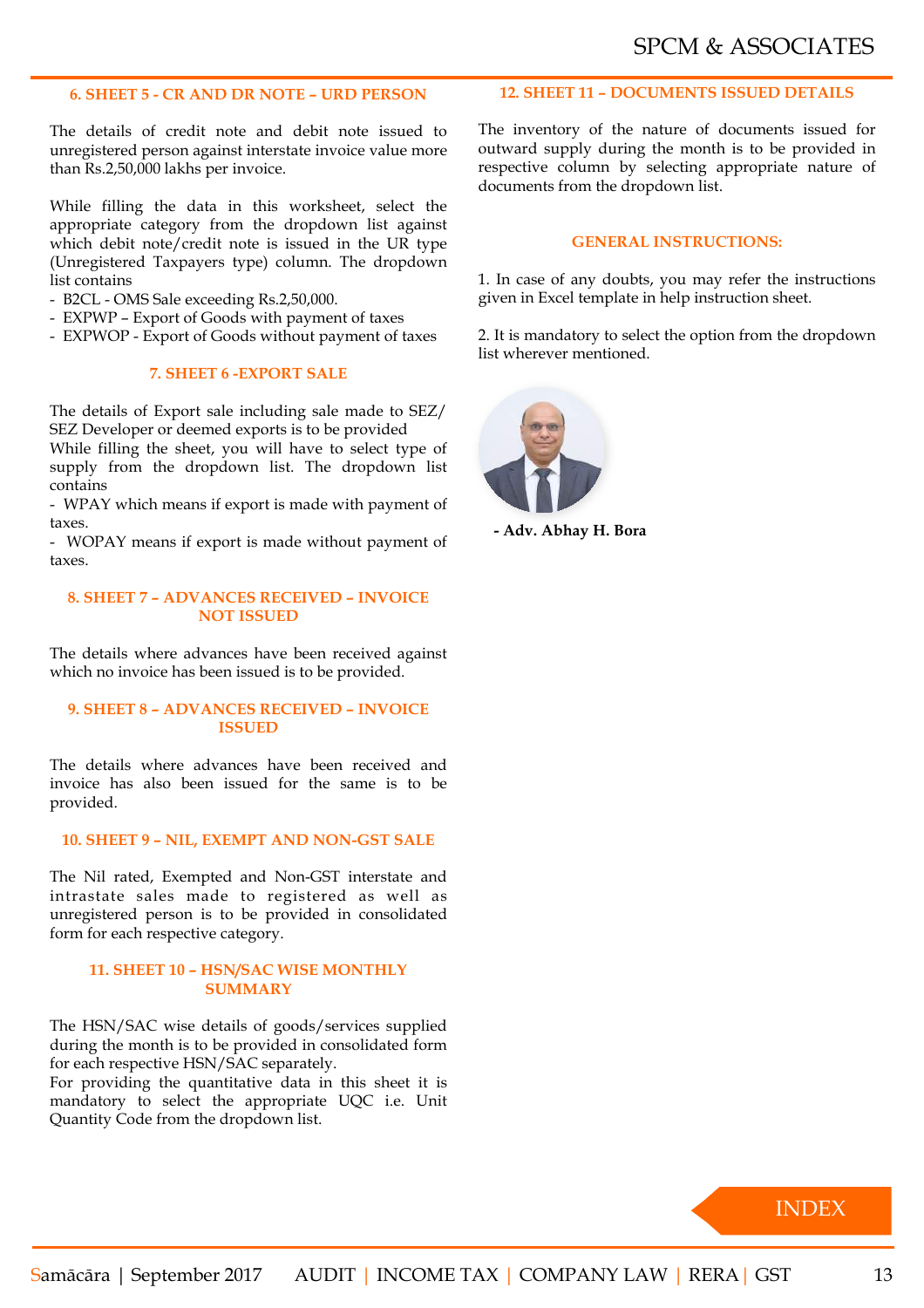<span id="page-14-0"></span>

# HIGHLIGHTS OF E-WAY BILL

The CBEC by way of Notification No. CGST 27/2017 dated, 30th August 2017, notified the E-way bill and the procedure related to its generation and verification.

#### GENERATION OF E-WAY BILL - RULE 138

- Every registered person supplying or receiving supply from unregistered dealer exceeding amount of Rs. 50000 to submit E-Way Bill electronically prior to movement of goods.

- Transporter to generate Consolidated E-Way Bill providing details of individual E-Way Bill number which is to be transporter in single consignment.

- No E-Way Bill for movement within 10 KMs within same state or UT.

- Upon generation of the e-way bill on the common portal, a unique e-way bill number (EBN) shall be made available to the supplier, the recipient and the transporter on the common portal.

- Supplier to furnish information of transporter in case of E-Way Bill is not generated and Transporter shall generate E-Way Bill.

- The information submitted in E-Way Bill shall be made available to supplier electronically which he may use to furnish GSTR-1.

- In case no movement post generation of E-Way Bill, it may be cancelled electronically.

- The information submitted in E-Way Bill shall be made available to recipient who shall communicate acceptance or rejection of consignment.

- Voluntary E-Way Bill can be generated in case of consignment value less than Rs. 50000

 - E-Way Bill generated shall be valid for number of days depending upon the distance of transit.

| Sr No. | <b>Distance</b>                             | <b>Validity period</b> |
|--------|---------------------------------------------|------------------------|
|        | Upto 100 km                                 | One day                |
| 2      | For every 100 km or part thereof thereafter | One additional day     |

#### **GENERATION OF E-WAY BILL - RULE 138A**

- The person in charge of conveyance shall carry invoice or bill of supply or delivery challan and a copy of e-way bill either physically or mapped to a Radio Frequency Identification Device embedded on conveyance.

Such invoice shall be auto-populated in E-Way Bill generation form GST E-Way Bill-01.

- A registered person may upload tax invoice in GST INV-1 and generate an Invoice Reference Number to be submitted for verification in lieu of tax Invoice.

#### **VERIFICATION OF DOCUMENTS AND CONVEYANCE RULE 138B**

- The Commissioner or an officer empowered by him in this behalf may authorise the proper officer to intercept any conveyance to verify the e-way bill or the e-way bill number in physical form for all inter-State and intra-State movement of goods.

The Commissioner shall get Radio Frequency Identification Device readers installed at places where the verification of movement of goods is required to be carried out and verification of movement of vehicles shall be done through such device readers where the E way bill has been mapped with the said device.

The physical verification of conveyances shall be carried out by the proper officer as authorised by the Commissioner or an officer empowered by him in this behalf.

#### **INSPECTION AND VERIFICATION OF GOODS - RULE 138C**

A summary report of every inspection of goods in transit shall be recorded online by the proper officer in Part A of FORM GST EWB-03 within 24 hours of inspection and the final report in Part B of FORMGST EWB-03 shall be recorded within three days of such inspection.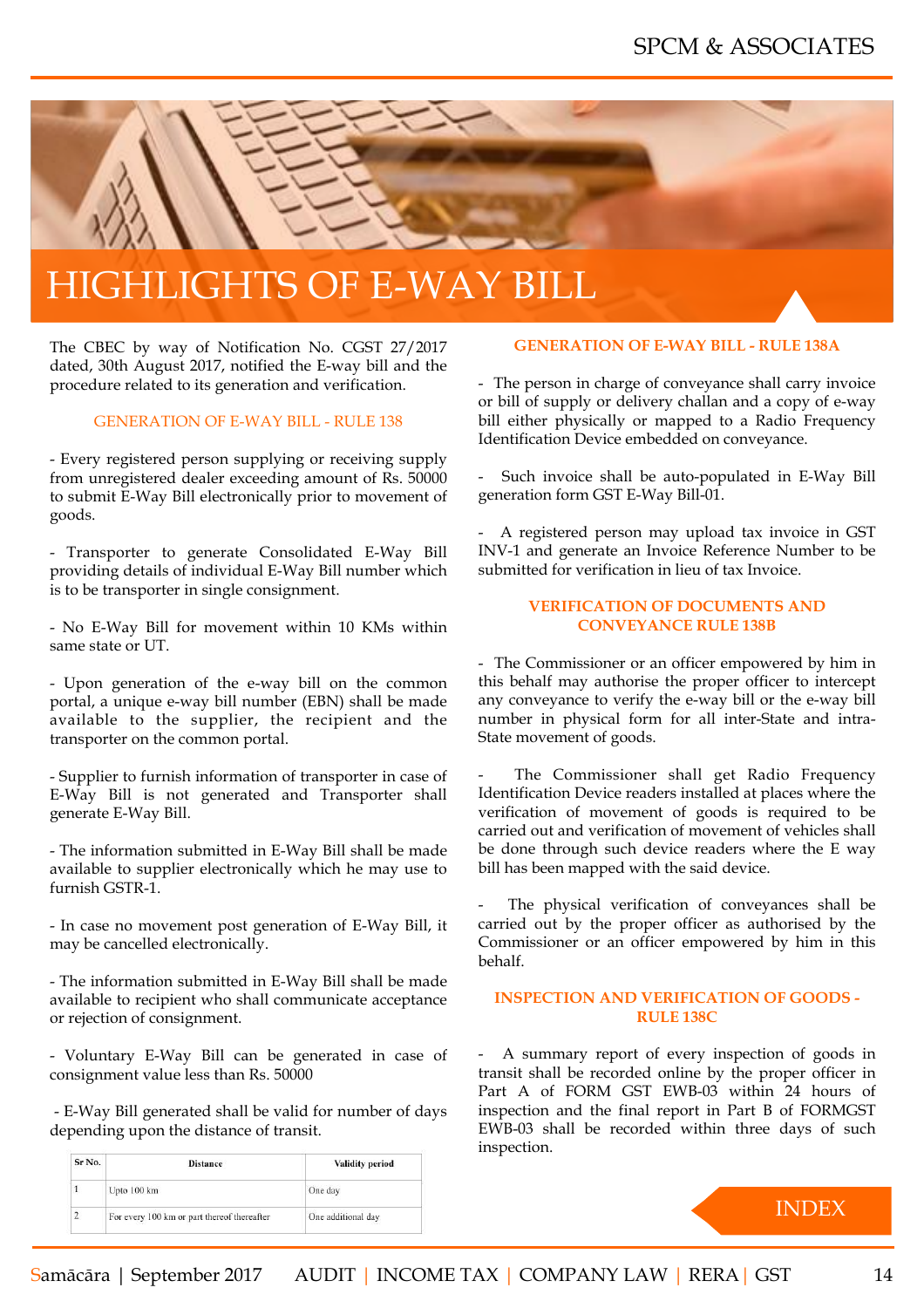- Physical verification shall be only one time except cases of tax evasion subsequently.

#### **INSPECTION AND VERIFICATION OF GOODS - RULE 138D**

- Information to be submitted for detention of vehicle for more than 30 minutes on common portal.



**- CA. Abhay P. Katariya**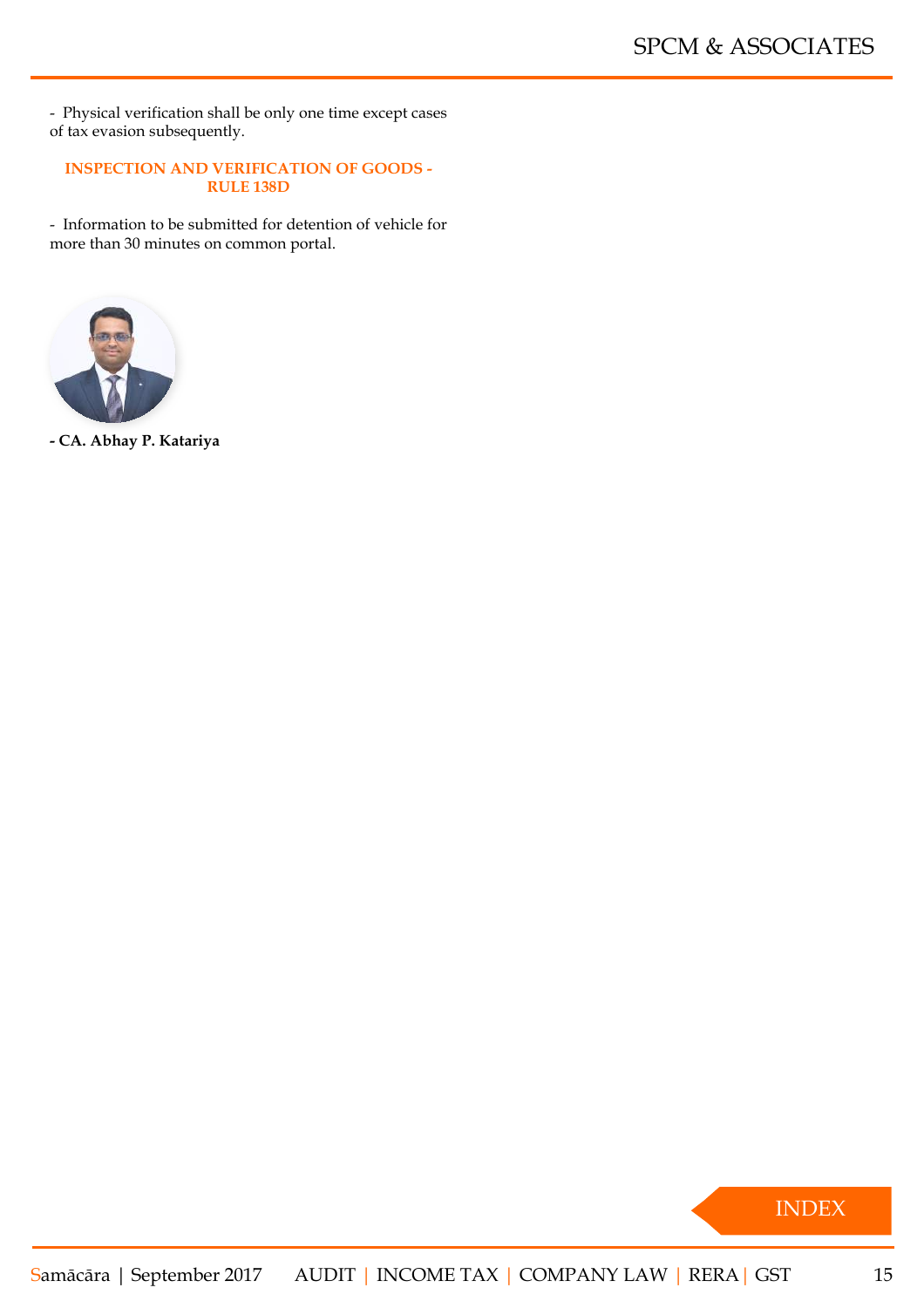<span id="page-16-0"></span>

Chapter VIII titled 'Equalisation levy' is inserted in the Finance Bill which has taken effect from 1st of June 2016 to provide for an Equalisation Levy of 6 % of the amount of consideration for specified services received or receivable by a non-resident not having permanent establishment ('PE') in India, from a resident in India who carries out business or profession, or from a non-resident having permanent establishment in India.

With the introduction of the Equalisation Levy, the Govt. has been indirectly able to tax the global advertising companies and has set the more services may be added in the list of specified services in future.

#### **CURRENTLY THIS EQUALISATION LEVY IS WITNESSED ONLY ON ADVERTISEMENT**



#### **THE SALIENT FEATURES OF THIS EQUALISATION LEVY ARE AS UNDER**

- It is to tax the e-commerce transaction/digital business which is conducted without regard to national boundaries.

- The equalization levy would be 6% of the amount of consideration for specified services received or receivable by a non-resident not having permanent establishment ('PE') in India, from a resident in India who carries out business or profession, or from a nonresident having permanent establishment in India.

Specified services mean online advertisement, any provision for digital advertising space or any other facility or service for the purpose of online advertisement and includes any other service as may be notified by the Central Government.

- No levy if aggregate amount of consideration does not exceed Rs.1 lacs in any previous year.



#### **EQUALISATION LEVY WILL NOT BE CHARGED**

- If Service Provider being a non-resident having PE in India.
- Service Provider is a resident in India.
- Amount of consideration is less than Rs. 1 lakh

#### **APPLICABILITY AND MANNER OF DEDUCTION OF EQUALISATION LEVY**

This levy of equalisation would be in same manner as TDS, like the person making the payment for advertisement will require to deduct Equalisation levy @ 6% on total amount of consideration and deposit the same to the account of Central Govt.

- In case of failure to do so, these expenditures will not be allowed to claim for Income Tax Purpose.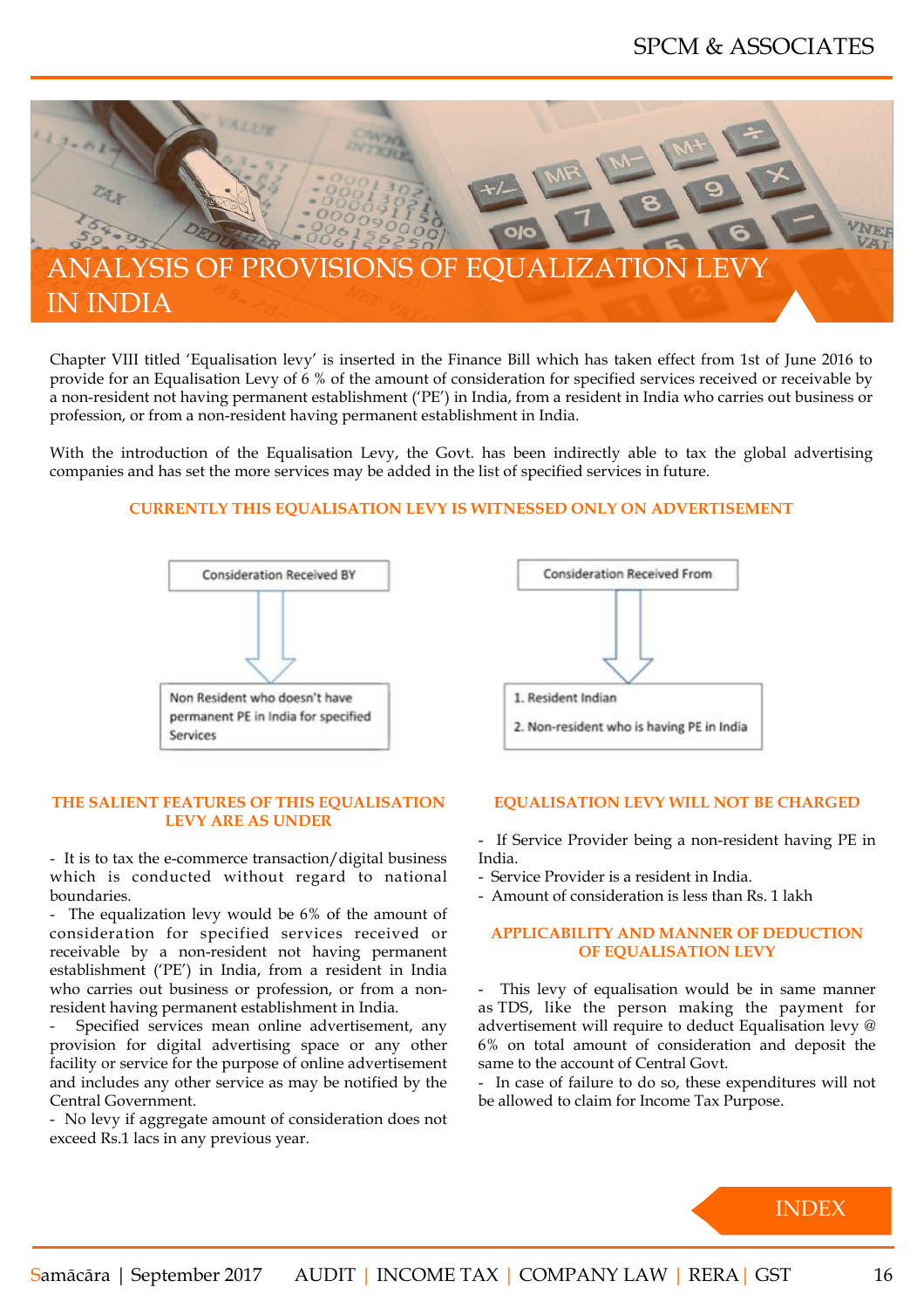#### **REASON FOR INTRODUCTION OF EQUALISATION LEVY**

- Many Companies who are providing services in the cyberspace register themselves in a country wherein the Tax rates are low and pay very low taxes on their global income.

- Like, in India the revenue of Google in FY 2014-15 was 4,108 Crores, hence introduction of Equalisation levy would fetch the Govt a lot of money which till now was not Taxed that's why many people are calling Equalisation levy as Google Tax. Because a major share of online ads spent goes to google.

#### **DUE DATE OF DEPOSITING EQUALISATION LEVY**

Due Date of depositing Equalisation levy to the account of Central Govt by the 7th day of the Month immediately following the said calendar Month.

#### **DUE DATE OF FURNISHING EQUALISATION LEVY STATEMENT (FORM-1)**

Due Date of Furnishing Equalisation levy Statement is on or before 30th June of Financial Year ended. (after the end of Financial Year assessee has to submit Form-1 on or before 30th June or within prescribed time as the case may be.)

#### **REVISION OR LATE SUBMISSION OF FORM-1**

If assessee failed to furnish statement within time or had furnish wrong and now want to revise the same he can upload belated return or revise return at any time before the expiry of two years from the end of financial year in which specified services was provided.

#### **INTEREST ON DEFAULT**

If amount of levy is not deposited within specified time, then assessee shall have to pay 1% Interest on such levy for every month or part of month by which such credit of the Tax or any part of Tax delayed.

#### **PENALTY FOR FAILURE TO DEDUCT OR PAY EQUALISATION LEVY**

Failed to deduct levy–: penalty amount will be equal to amount of Equalisation levy that assesse failed to deduct. Levy has been deducted but not deposited: Penalty amount in this case will be 1,000 Rs. per Day till default continues but total of penalty shall not exceeds the amount of equalisation levy.

#### **PENALTY FOR DEFAULT IN FURNISHING STATEMENT**

If assessee failed to furnish the Equalisation levy statement within prescribed time, he has to pay penalty 100 Rs. Per day till the default continues.



**- CA. Suhas P. Bora**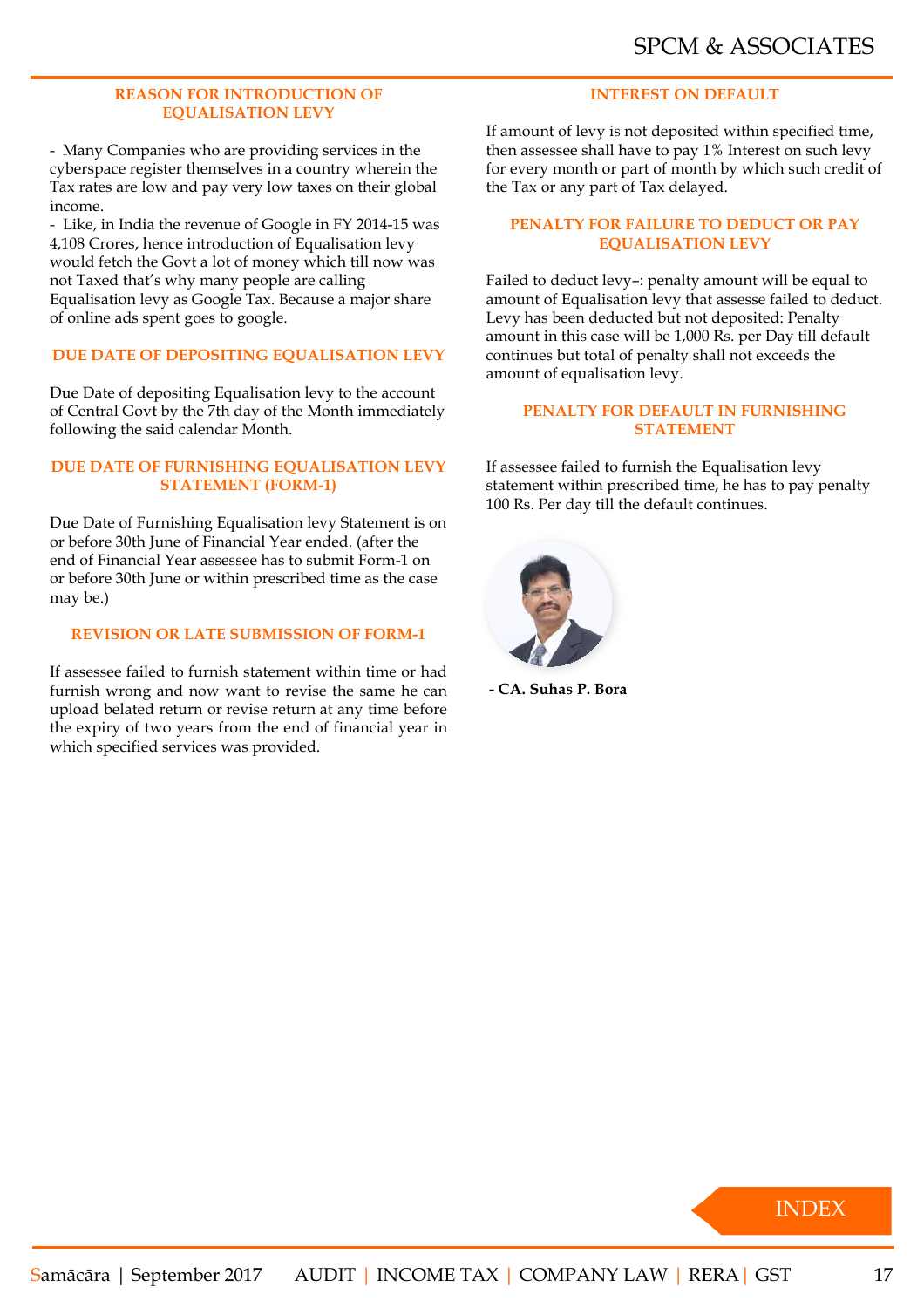<span id="page-18-0"></span>

All provisions of RERA have been come in force in Maharashtra on **1st May 2017** and we are already seeing the change in Real Estate Sector; inducing transparency and fair practices by the developers.

The **Preamble** of The Real Estate (Regulation and Development) Act, 2016 [RERA] states that RERA is an Act to:

- Establish the Real Estate Regulatory Authority for **regulation and promotion** of the real estate sector;

- Ensure sale of plot, apartment or building, or sale of real estate project, in an **efficient and transparent manner**;

- Protect the interest of **consumers** in the real estate sector,

- Establish an adjudicating mechanism for **speedy dispute redressal**,

- **Establish the Appellate Tribunal** to hear appeals from the decisions, directions or orders of the Real Estate Regulatory Authority and the adjudicating officer.

#### **Accordingly, following are some key highlights of Maharashtra RERA for allottees:**

#### **1. DOCUMENTATION**

An allottee has the right to obtain the information relating to the **sanctioned plans, layout plans** along with the **specifications** approved by the competent authority, land records, Search and Legal Title Report, etc or the agreement of sale furnishing the required documents and specifications.

#### **2. PROJECT COMPLETION**

a. An allottee is entitled to know **state-wise time schedule of completion of the project**, including provisions for water, sanitation, electricity and all other amenities and services as agreed between promoter and allottee.

b. It is the promoter's duty to complete the project in time and state the project completion date on the **RERA Website** during his **RERA Registration**.

c. Further, if the promoter fails to comply or is unable to give possession of the apartment, plot or building, in accordance with the terms of agreement for sale or due

to discontinuance of his business as a developer on account of suspension or revocation of his RERA registration, the allottee has a right to claim refund of amount paid along with interest and compensation from the promoter.

#### **3. PARKING**

a. The promoter **cannot sell** or even **allot** parking space to allottees from **common areas**.

b. However, the promoter is entitled to **sell covered parking** and **garages** to allottees as per the provisions of Maha RERA

#### **4. STRUCTURAL DEFECTS**

It is the duty of a promoter to **rectify any structural defects** or any other defect in workmanship, quality or provision of services or any other of his obligations as per the agreement for sale relating to development of the real estate project, without further charge **within thirty days.**

Provided, that such defect is brought to notice of the promoter **within a period of five years** by the allottee from the date of handing over the possession.

#### **5. AGREEMENT TO SALE**

The MahaRERA has provided a **proforma Agreement to Sale** which has to be followed subject to amendment by the promoter keeping in the provisions of the Act, Rules, Regulations thereunder.

Further, Promoter **cannot accept a sum of more than 10 % of the cost of cost of the apartment**, plot, or building, as an advance payment or an application fee, from a person without first entering into a written agreement for sale with such person and register the said agreement for sale.

The agreement shall **specify the particulars of development of the project** including the construction of building and apartments, along with specifications and internal development works and external development works, the dates and the manner by which payments towards the cost of the apartment, plot or building, as the case may be, are to be made by the allottees and the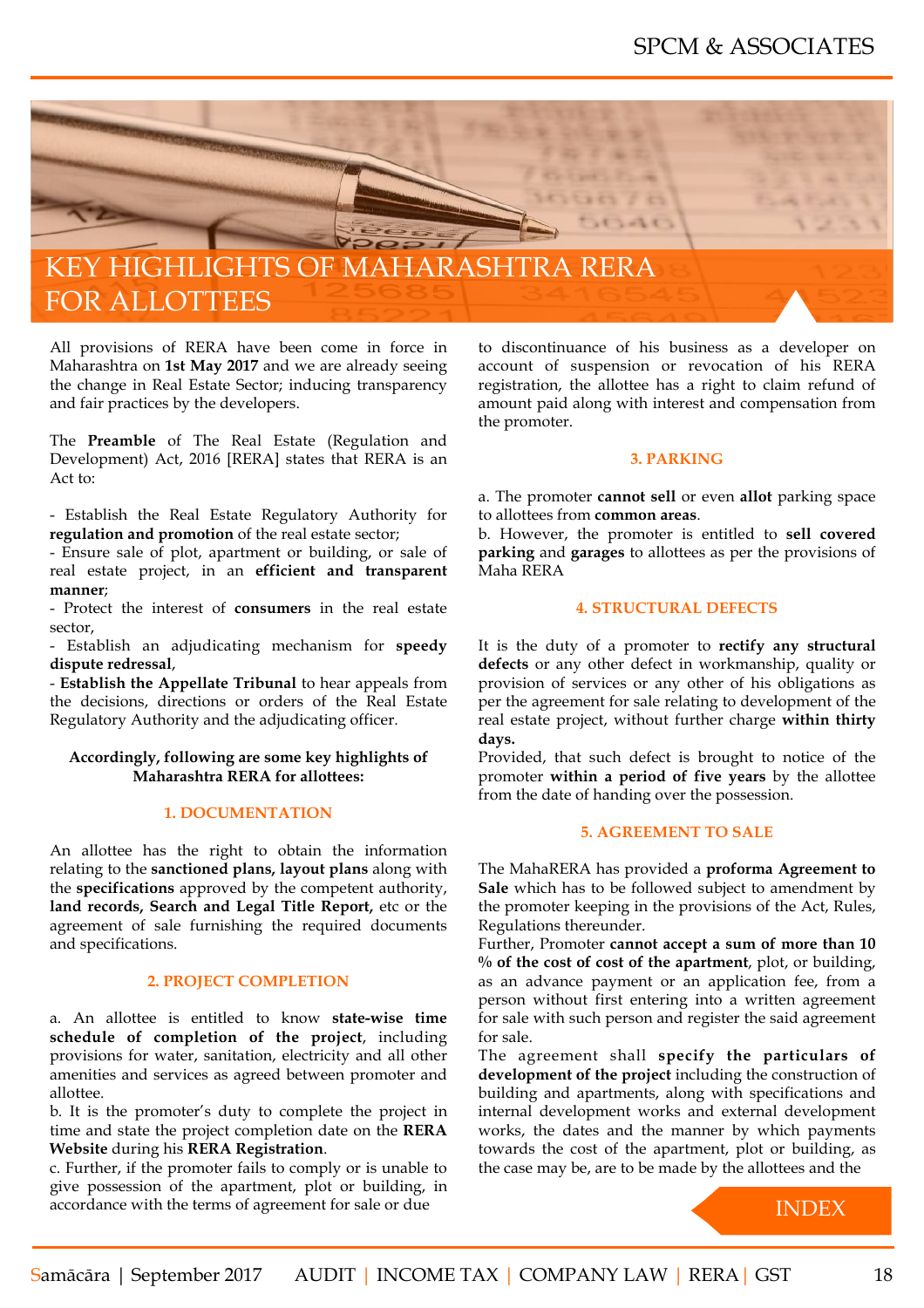date on which the possession of the apartment, plot or building is to be handed over, the rates of interest payable by the promoter to the allottee and the allottee to the promoter in case of default.

#### **6. ADVERTISEMENT**

a. If a person makes an advance or a deposit on the basis of the information contained in the notice advertisement or prospectus, or on the basis of any model apartment, plot or building, and sustains any loss or damage by reason of any incorrect, false statement included therein, **he shall be compensated** by the promoter and also have an **option to withdraw** from the proposed project with his **entire investment** along with **interest thereon**.

b. Further, every advertisement or prospectus issued or published by the promoter shall mention prominently the **website address of the Authority**, wherein all details of the registered project have been entered and include the **registration number** obtained from the Authority.

#### **7. INSURANCE OF REAL ESTATE PROJECT**

a. It is a duty of the promoter to obtain all such insurances as may be notified by the appropriate Government, not limited to:

#### **i. Title of the Land and Building**

#### **ii. Construction of the Real Estate Project**

Further, the **premium and charges** in respect of such insurance shall be paid by the promoter until transferring the insurance to the association of allottees.

#### **8. FORMATION OF LEGAL ENTITY**

#### **a. Requirement of Apex Body:**

Where a promoter is required to form an Apex Body either as a federation of separate and independent Co-Operative Housing Societies or Companies or any other Legal Entities, the promoter shall apply for the registration to the registrar of such Legal Entities **within a period of three months from the date of the receipt of the occupation certificate** of the last building which was to be constructed in the layout.

#### **b. No Requirement of Apex Body:**

Where the promoter is developing a single building project or more than one building/wing, not requiring formation of an Apex Body, the promoter shall apply for the registration to the registrar of such Legal Entities **within a period of three months from the date on which 51 % of the total number of allottees in such building** or a wing have booked their apartments.

#### **9. CONVEYANCE OF TITLE**

#### **Plots:**

In case of plots, the promoter shall carry out conveyance within three months from the date the allottees have **paid in full consideration** towards such plot.

#### **Legal Entity of Allottees of a Single Building Project:**

If no period for conveying the title to the Legal Entity of the allottees is agreed upon, the promoter shall execute the conveyance **within three months from the date of issue of occupancy certificate or 51 % of the total number of allottees in such a building** or a wing, have paid the full consideration to the promoter, **whichever is earlier.**

#### **Legal Entity of Allottees of Multiple Building Project requiring Apex Body:**

In case of a building/wing in Layout of Multiple Buildings/wings requiring an Apex body, the promoter shall execute the conveyance **within a period of three months** from the of issue of **occupancy certificate** of the last building/wing in the layout, whichever is earlier.

#### **Legal Entity of Allottees of Multiple Building Project not requiring Apex Body:**

In case of a building/wing in Layout of Multiple Buildings/wings not requiring an Apex body, if no period for conveying the title is agreed upon, the promoter shall execute the conveyance **within a period of one month from the date of incorporation of Legal Entity** or **within three months from the date of issue of occupancy certificate**, whichever is earlier.



**- Adv. Sanket S. Bora**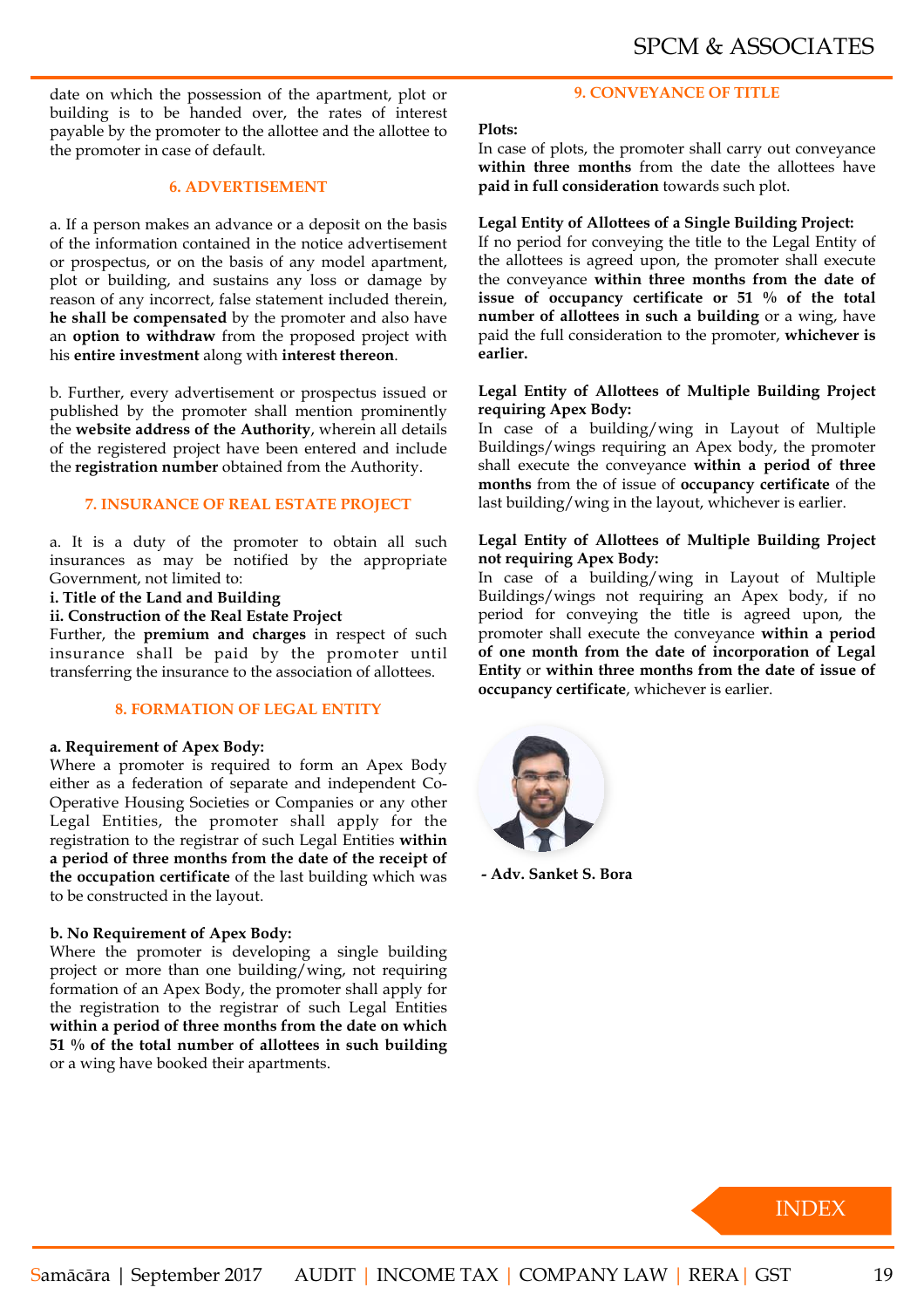<span id="page-20-0"></span>

# VALUATION – AN OVERVIEW VOL. 1

#### **AN INSIGHT INTO VALUATION**

Knowing what business is worth and what determines its value is prerequisite for intelligent decision making. It is the process of determining the "Economic Wealth" of company under certain assumptions and limiting condition and subject to data available on the valuation date. Therefore, it is pertinent to mention that the valuation of a business is not an exact science and hence, ultimately depends upon a number of factors like the purpose of valuation, stage of business, past financials, expected financial results, industry scenario, market recognition etc.

#### **TO SUMMARIZE VALUATION IS**



#### **APPLICATION OF VALUATION TECHNIQUES**

#### **1. Based on Purpose:**

- Mergers and Acquisition
- Fund Raising
- Sale of Businesses
- Voluntary Assessment

#### **2. Based on Regulations**

- Reserve Bank of India (RBI)
- Income Tax
- Securities and Exchange Board of India (SEBI)
- Companies Act
- $-$  IND AS & IFRS

#### **3. Based on Accounting**

- ESOP
- Purchase Price Allocation
- Impairment/Diminution

#### **4. Dispute Resolution**

- Company Law Board/Courts
- Family Settlement

#### **5. Value Creation**

- Equity Research
- Credit Rating
- Corporate Planning

SPCM's Samacara October 2017 would be covering various Methods and Techniques of valuation.



**- CA. Prerna S. Bora**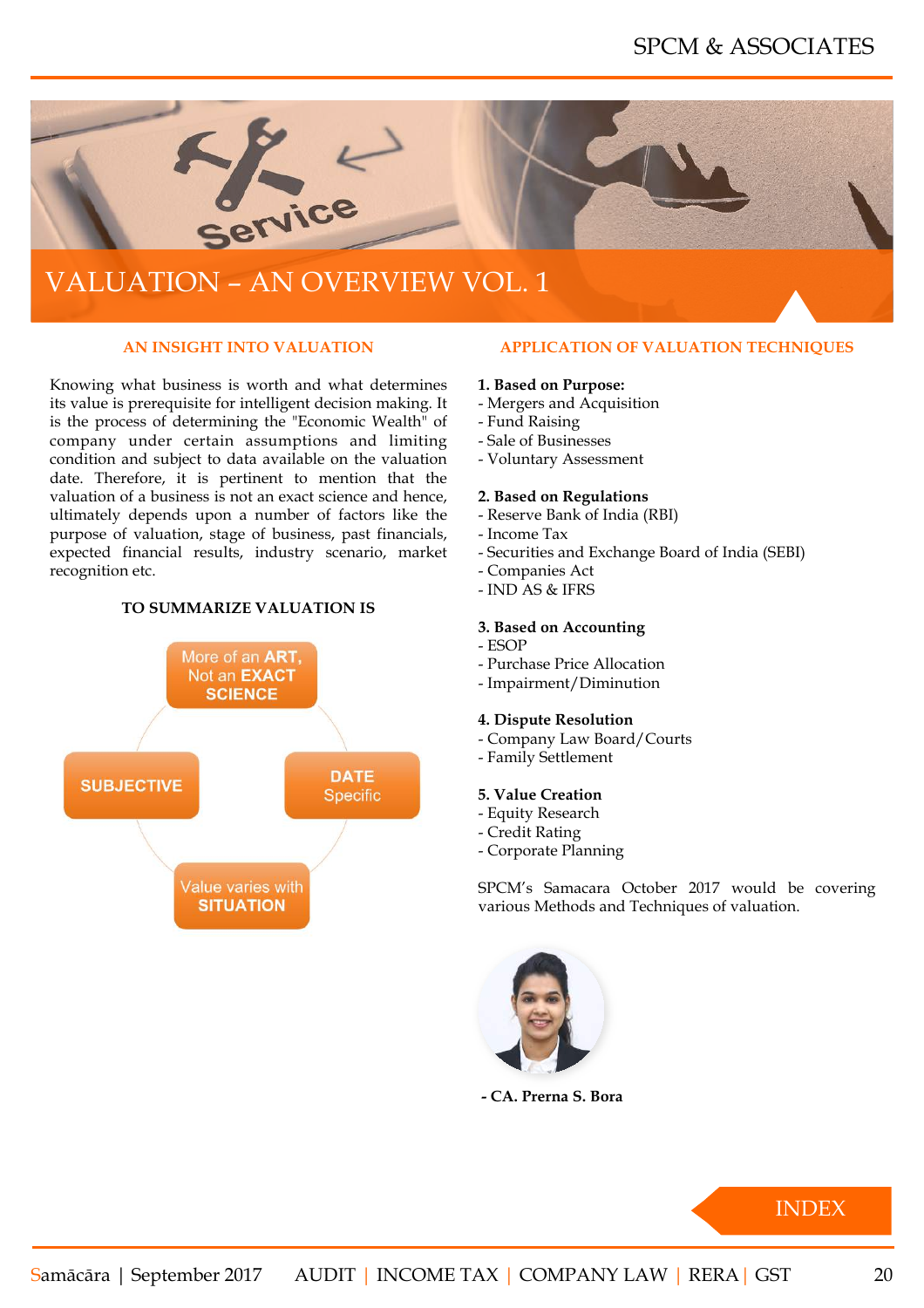TAXE

# **Corporate tax**

# <span id="page-21-0"></span>KEY MANAGERIAL POSITIONS UNDER THE COMPANIES ACT, 2013 VOL. 1

The Companies Act, 2013 governs the provisions apropos to Private Limited Company, Public Limited Company, Not for profit Company, etc. Even though such companies have a separate legal identity, they are managed by actual people holding various positions in the company depending upon their positions. The company has various Key Managerial Positions looking after various segments and aspects of management.

Directors are the life line of the company. There are various types of directors defined under companies Act, 2013 and previous companies Acts.

**"KEY MANAGERIAL POSITIONS UNDER THE COMPANIES ACT, 2013 VOL. 1"** covers the meaning, position, appointments and remuneration of whole time directors of the company.

Whole time director is defined as Key Managerial Person of the company which is very important aspect of the company.

#### **MEANING OF THE TERM 'WHOLE-TIME DIRECTOR'**

- "Whole-time Director" has been defined to include a director in the whole-time employment of the company.

- The definition of 'whole-time director' is an inclusive definition. A whole-time director refers to a director who has been in employment of the company on a fulltime basis and is also entitled to receive remuneration.

- Section 269 of the Companies Act, 1956 contained the definition of the term "whole-time director" appended as an explanation to section 269 which corresponds to the definition under this Act. A whole-time director is a director rendering his services on whole time basis to the company.

- Further, a whole-time employee, when appointed as a director of the company, will be occupying the position as the whole-time director. This position is clarified by DCA vide letter no. 2/19/63- PR dated 29.06.1964 which provided that a whole-time employee of a company also appointed as a director of the company is in the position of whole-time director.

- The view is equally applicable in the case of alternate director. Accordingly, the appointment of an employee as an alternate director will be governed by the provisions of Section 314, 269, 309 and 198 of the Companies Act, 1956.

#### **POSITION OF A WHOLE-TIME DIRECTOR**

The position of a whole-time director is a position of significance under the Act. A whole-time director is considered and recognised as a 'key managerial personnel' in clause (51) of section 2 of the Act. Further, he is an officer in default (as defined in clause (60) of section 2) for any violation or noncompliance of the provisions of Act.

#### **APPOINTMENT IN OTHER COMPANIES**

- As the services are rendered whole time, logically, a director cannot be in whole-time employment in more than one company.

 - However, the Act does not prohibit a person who is already a whole-time director of another company to be appointed as a director of another company.

- When the whole-time director is a key managerial person under the provisions of section 203, he may be appointed as a whole-time director in a subsidiary company as provided in sub-section (3) of section 203.

#### **REMUNERATION OF WHOLE-TIME DIRECTOR**

The remuneration of the whole-time director is required to be paid after complying with the provisions of section 197 and schedule V of the Companies Act, 2013 and rules made thereunder.



**- CS. Aditi S. Deo**